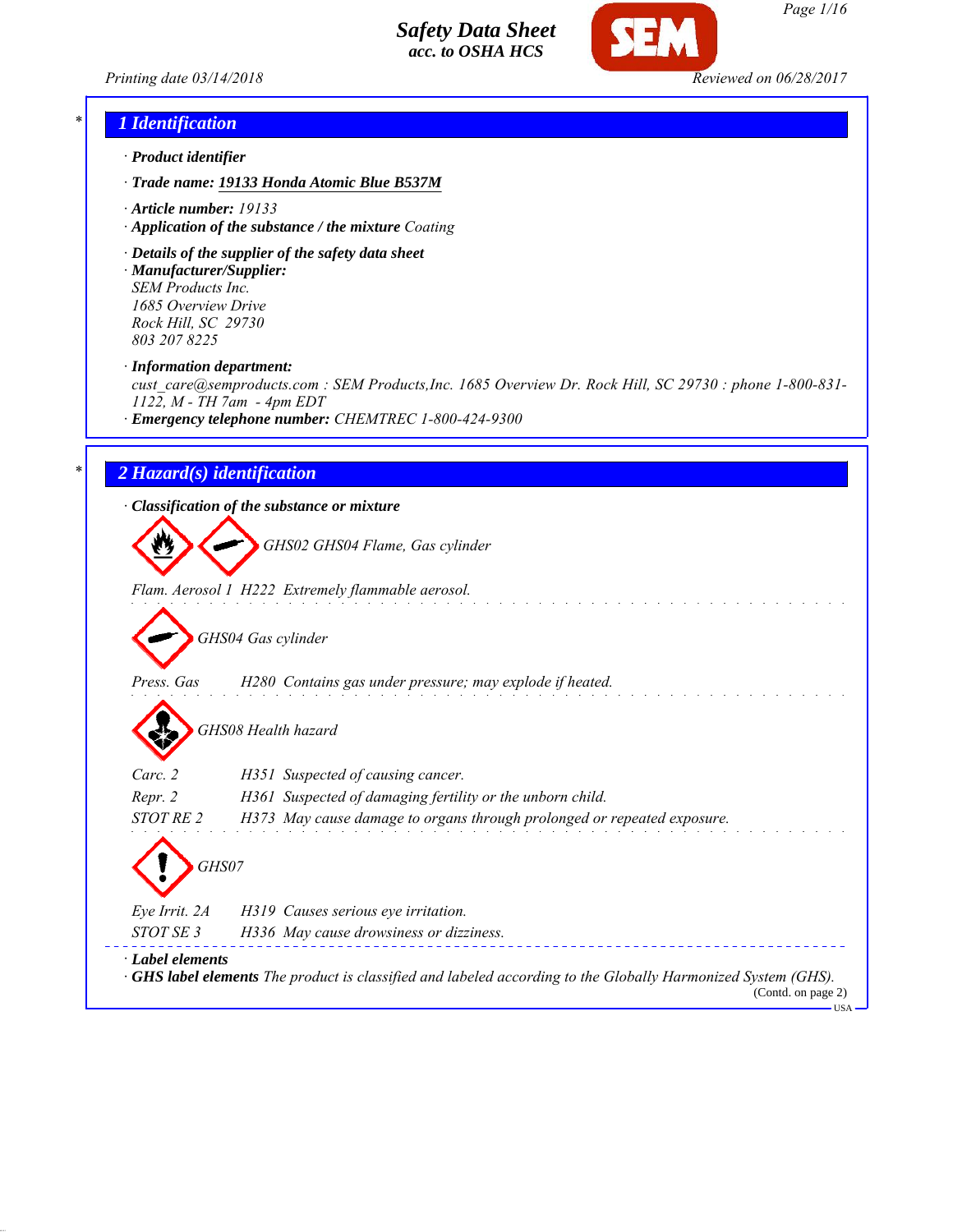*Printing date 03/14/2018 Reviewed on 06/28/2017*

*Trade name: 19133 Honda Atomic Blue B537M*



(Contd. on page 3)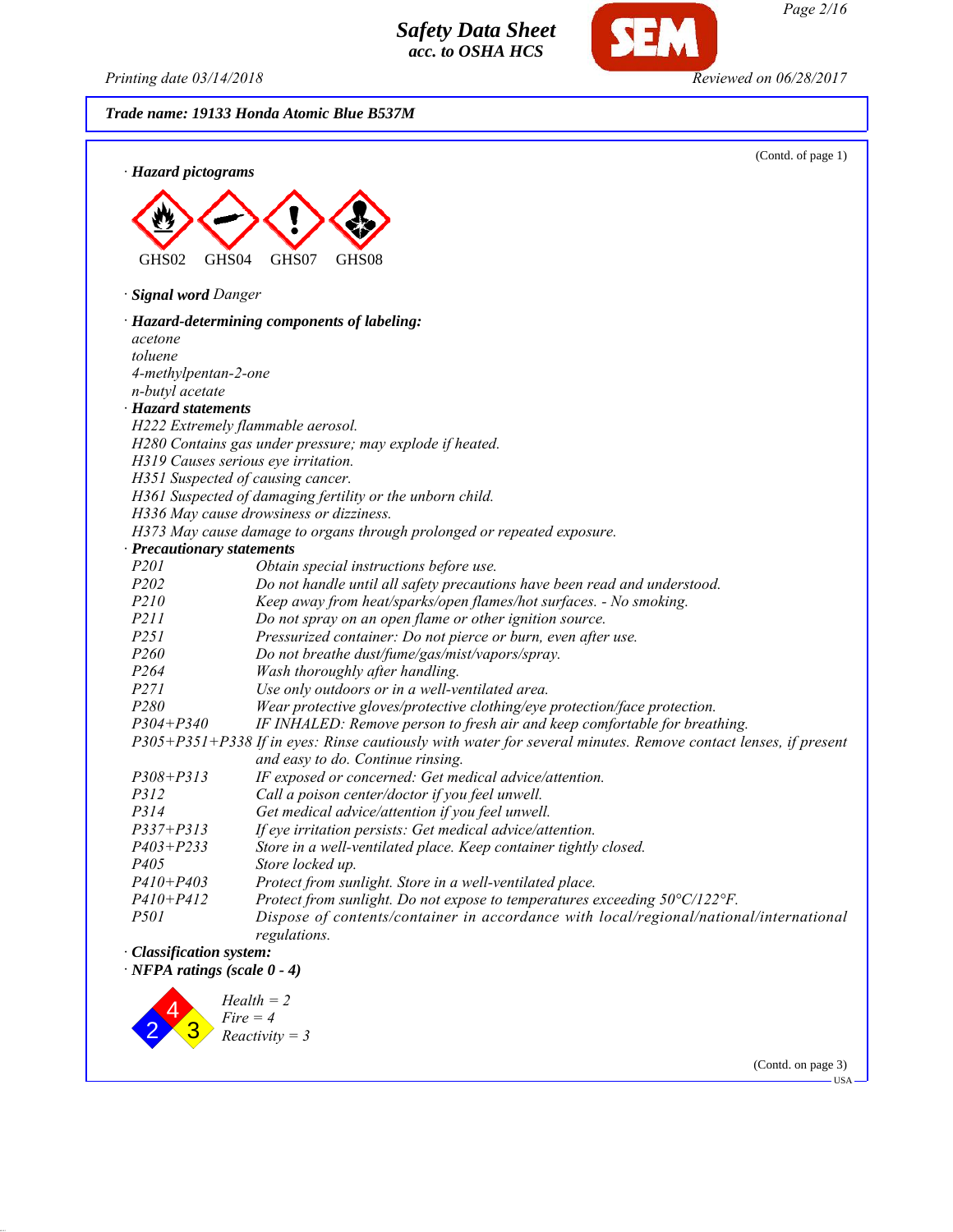*Printing date 03/14/2018 Reviewed on 06/28/2017*

*Trade name: 19133 Honda Atomic Blue B537M*

(Contd. of page 2)

*· HMIS-ratings (scale 0 - 4)*



*· Other hazards*

*· Results of PBT and vPvB assessment*

- *· PBT: Not applicable.*
- *· vPvB: Not applicable.*

#### *\* 3 Composition/information on ingredients*

*· Chemical characterization: Mixtures*

*· Description:*

*Mixture: consisting of the following components. Weight percentages*

| · Dangerous components: |                                                  |             |
|-------------------------|--------------------------------------------------|-------------|
|                         | $67-64-1$ acetone                                | $13 - 30\%$ |
|                         | 68476-86-8 Petroleum gases, liquefied, sweetened | $13 - 30\%$ |
|                         | $123-86-4$ n-butyl acetate                       | $10 - 13%$  |
|                         | 108-65-6 2-methoxy-1-methylethyl acetate         | $10 - 13%$  |
|                         | $110-19-0$ isobutyl acetate                      | $5 - 7\%$   |
| 108-88-3 toluene        |                                                  | $1.5 - 5\%$ |
|                         | 763-69-9 ethyl 3-ethoxypropionate                | $1.5 - 5\%$ |
| 12001-26-2 Mica         |                                                  | $1.5 - 5\%$ |
|                         | $\overline{108-10-1}$ 4-methylpentan-2-one       | $1 - 1.5\%$ |
|                         | $100-41-4$ ethylbenzene                          | $≥0.1-S1%$  |

#### *\* 4 First-aid measures*

- *· After inhalation: Supply fresh air; consult doctor in case of complaints.*
- *· After skin contact: Generally the product does not irritate the skin.*
- *· After eye contact:*
- *Rinse opened eye for several minutes under running water. If symptoms persist, consult a doctor.*
- *· After swallowing: If symptoms persist consult doctor.*
- *· Information for doctor:*
- *· Most important symptoms and effects, both acute and delayed No further relevant information available.*
- *· Indication of any immediate medical attention and special treatment needed*

*No further relevant information available.*

## *\* 5 Fire-fighting measures*

- *· Extinguishing media*
- *· Suitable extinguishing agents:*

*CO2, extinguishing powder or water spray. Fight larger fires with water spray or alcohol resistant foam.*

(Contd. on page 4)

*<sup>·</sup> Description of first aid measures*

USA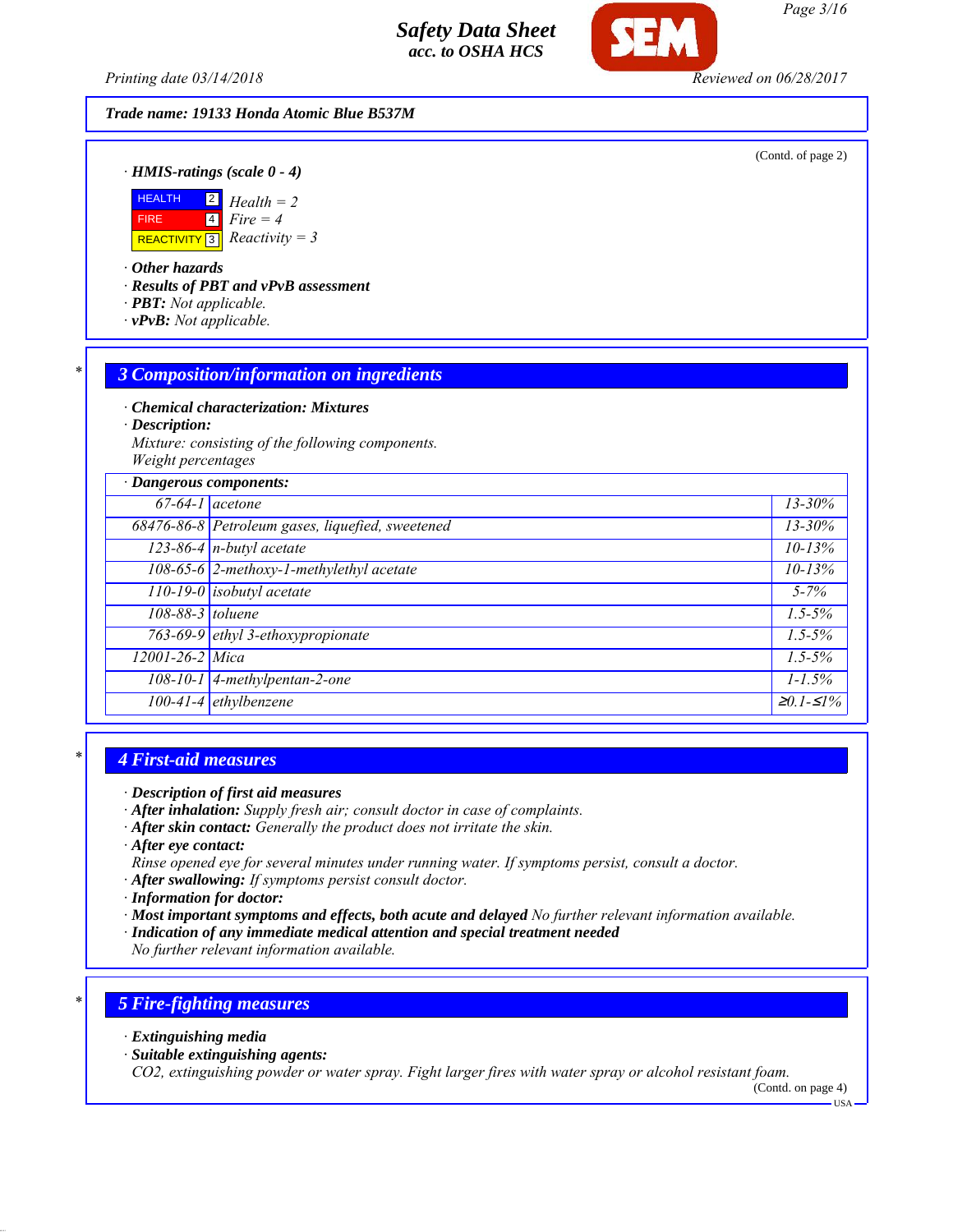

(Contd. of page 3)

*Trade name: 19133 Honda Atomic Blue B537M*

*· Special hazards arising from the substance or mixture No further relevant information available.*

*· Advice for firefighters*

*· Protective equipment: Wear self-contained respiratory protective device.*

#### *\* 6 Accidental release measures*

*· Personal precautions, protective equipment and emergency procedures Wear protective equipment. Keep unprotected persons away. · Environmental precautions: Do not allow to enter sewers/ surface or ground water.*

*· Methods and material for containment and cleaning up: Dispose contaminated material as waste according to item 13. Ensure adequate ventilation.*

*· Reference to other sections*

*See Section 7 for information on safe handling.*

*See Section 8 for information on personal protection equipment.*

*See Section 13 for disposal information.*

*· Protective Action Criteria for Chemicals*

| $\cdot$ PAC-1:       |                                          |                               |
|----------------------|------------------------------------------|-------------------------------|
|                      | $67-64-1$ acetone                        | $200$ ppm                     |
|                      | $123-86-4$ n-butyl acetate               | 5 ppm                         |
|                      | 108-65-6 2-methoxy-1-methylethyl acetate | $50$ ppm                      |
|                      | $110-19-0$ isobutyl acetate              | $450$ ppm                     |
| 108-88-3 toluene     |                                          | $67$ ppm                      |
|                      | 763-69-9 ethyl 3-ethoxypropionate        | $1.6$ ppm                     |
| 12001-26-2 Mica      |                                          | $9 \frac{mg}{m^3}$            |
|                      | $108-10-1$ 4-methylpentan-2-one          | $75$ ppm                      |
|                      | $110-43-0$ heptan-2-one                  | $150$ ppm                     |
|                      | 13463-67-7 titanium dioxide              | $30 \text{ mg/m}^3$           |
| $1330-20-7$ xylene   |                                          | $\overline{130}$ ppm          |
|                      | 100-41-4 ethylbenzene                    | $\overline{33}$ ppm           |
|                      | $71 - 36 - 3$ butan-1-ol                 | $60$ ppm                      |
|                      | $1333-86-4$ Carbon black                 | $9 \frac{mg}{m^3}$            |
|                      | 7727-43-7 barium sulphate, natural       | $\frac{15 \text{ mg}}{m^3}$   |
|                      | 25322-68-3 Polyethylene glycol           | $\frac{30 \text{ mg}}{m^3}$   |
| $\overline{PAC-2}$ : |                                          |                               |
|                      | $67-64-1$ acetone                        | $3200*ppm$                    |
|                      | $123-86-4$ n-butyl acetate               | $200$ ppm                     |
|                      | 108-65-6 2-methoxy-1-methylethyl acetate | $1,000$ ppm                   |
|                      | 110-19-0 isobutyl acetate                | $1300*ppm$                    |
| 108-88-3 toluene     |                                          | 560 ppm                       |
|                      | 763-69-9 ethyl 3-ethoxypropionate        | 18 ppm                        |
| 12001-26-2 Mica      |                                          | $\frac{99 \text{ mg/m}^3}{2}$ |
|                      | $108-10-1$ 4-methylpentan-2-one          | $\overline{500~ppm}$          |
|                      | $110-43-0$ heptan-2-one                  | $\overline{670}$ ppm          |
|                      |                                          | (Cond. on page 5)             |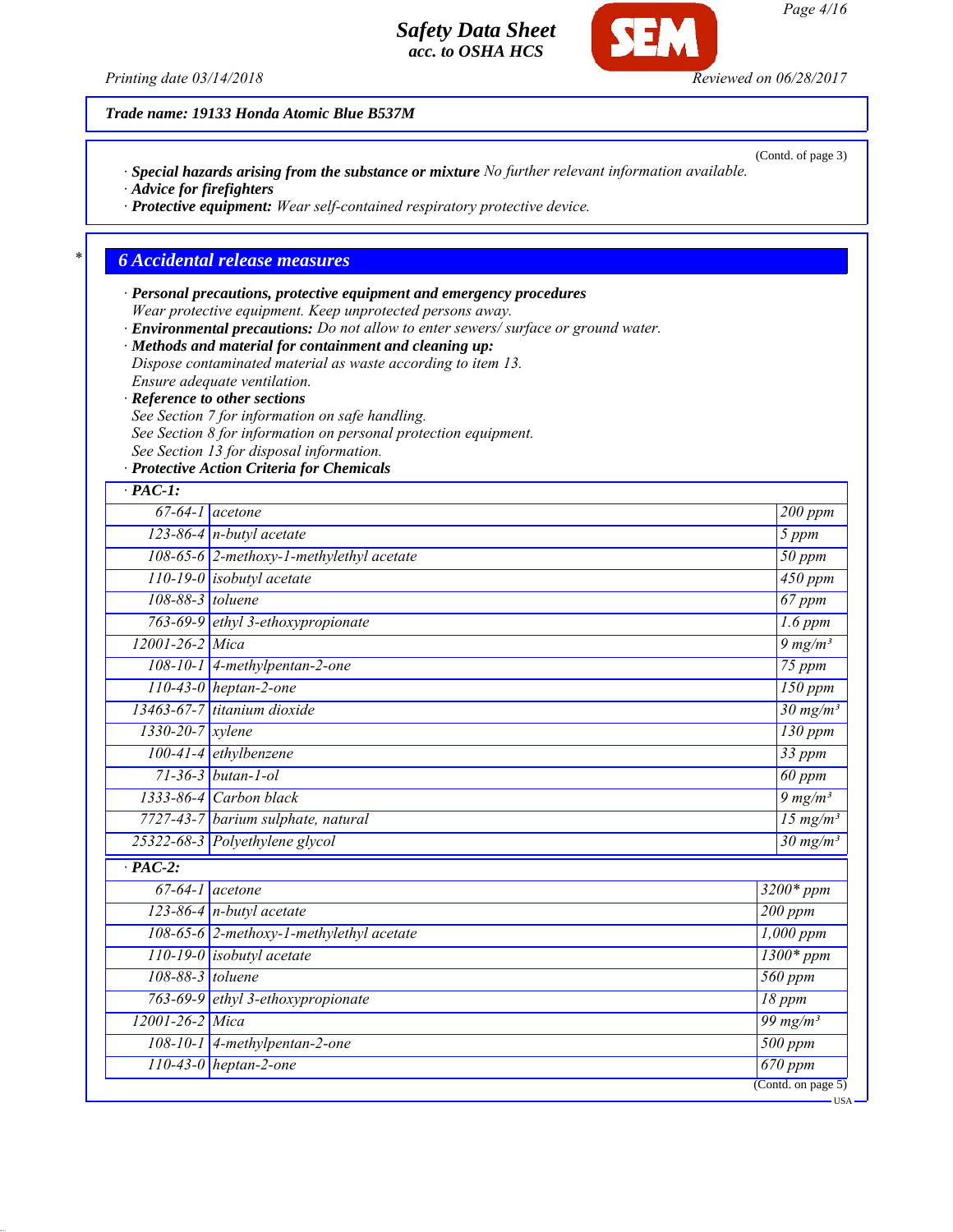

*Trade name: 19133 Honda Atomic Blue B537M*

|                        |                                          | (Contd. of page 4)                 |
|------------------------|------------------------------------------|------------------------------------|
|                        | 13463-67-7 titanium dioxide              | $\overline{330}$ mg/m <sup>3</sup> |
| $1330 - 20 - 7$ xylene |                                          | $920*ppm$                          |
|                        | 100-41-4 ethylbenzene                    | $1100*$ ppm                        |
|                        | $71 - 36 - 3$ butan-1-ol                 | 800 ppm                            |
|                        | $1333-86-4$ Carbon black                 | 99 mg/m $3$                        |
|                        | 7727-43-7 barium sulphate, natural       | $\frac{170 \text{ mg}}{m^3}$       |
|                        | 25322-68-3 Polyethylene glycol           | $\frac{1,300 \text{ mg/m}^3}{2}$   |
| $\cdot$ PAC-3:         |                                          |                                    |
| $67-64-1$ acetone      |                                          | $5700*$ ppm                        |
|                        | $123-86-4$ n-butyl acetate               | $3000*ppm$                         |
|                        | 108-65-6 2-methoxy-1-methylethyl acetate | $5000*ppm$                         |
|                        | $110-19-0$ isobutyl acetate              | $7500**$ ppm                       |
| 108-88-3 toluene       |                                          | $3700*$ ppm                        |
|                        | 763-69-9 ethyl 3-ethoxypropionate        | $110$ ppm                          |
| 12001-26-2 Mica        |                                          | $\frac{590}{mg/m^3}$               |
|                        | $108-10-1$ 4-methylpentan-2-one          | $3000*ppm$                         |
|                        | $110-43-0$ heptan-2-one                  | $4000*ppm$                         |
|                        | 13463-67-7 titanium dioxide              | $2,000 \text{ mg/m}^3$             |
| $1330 - 20 - 7$ xylene |                                          | $2500*$ ppm                        |
|                        | $100-41-4$ ethylbenzene                  | $\overline{1800*ppm}$              |
|                        | $71 - 36 - 3$ butan-1-ol                 | $8000**$ ppm                       |
|                        | $133\overline{3-86-4}$ Carbon black      | $\frac{590 \text{ mg}}{m^3}$       |
|                        | 7727-43-7 barium sulphate, natural       | $\frac{990 \text{ mg}}{m^3}$       |
|                        | 25322-68-3 Polyethylene glycol           | $7,700$ mg/m <sup>3</sup>          |

### *\* 7 Handling and storage*

*· Handling:*

*· Precautions for safe handling No special measures required.*

*· Information about protection against explosions and fires:*

*Do not spray on a naked flame or any incandescent material.*

*Keep ignition sources away - Do not smoke.*

*Pressurized container: protect from sunlight and do not expose to temperatures exceeding 50°C, i.e. electric lights. Do not pierce or burn, even after use.*

- *· Conditions for safe storage, including any incompatibilities*
- *· Storage:*
- *· Requirements to be met by storerooms and receptacles:*

*Observe official regulations on storing packagings with pressurized containers.*

*· Information about storage in one common storage facility: Store away from oxidizing agents.*

*· Further information about storage conditions: Keep receptacle tightly sealed.*

*· Specific end use(s) No further relevant information available.*

(Contd. on page 6)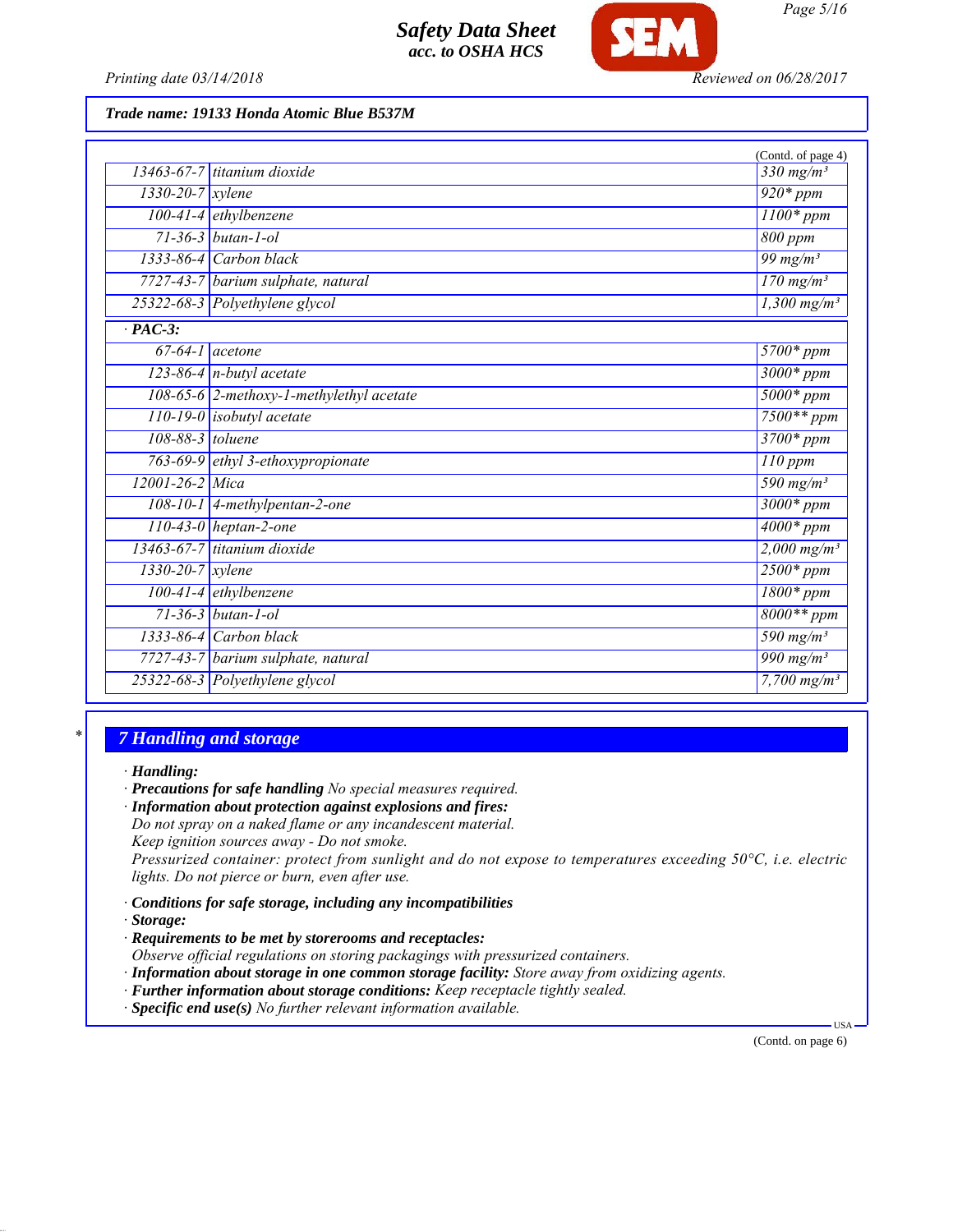*· Additional information about design of technical systems: No further data; see item 7.*





*Trade name: 19133 Honda Atomic Blue B537M*

*\* 8 Exposure controls/personal protection*

(Contd. of page 5)

*Page 6/16*

|     | Control parameters<br>$\cdot$ Components with limit values that require monitoring at the workplace:           |
|-----|----------------------------------------------------------------------------------------------------------------|
|     | The following constituents are the only constituents of the product which have a PEL, TLV or other recommended |
|     | exposure limit.                                                                                                |
|     | At this time, the other constituents have no known exposure limits.                                            |
|     | 67-64-1 acetone                                                                                                |
| PEL | Long-term value: $2400$ mg/m <sup>3</sup> , 1000 ppm                                                           |
| REL | Long-term value: 590 mg/m <sup>3</sup> , 250 ppm                                                               |
| TLV | Short-term value: 1187 mg/m <sup>3</sup> , 500 ppm                                                             |
|     | Long-term value: 594 mg/m <sup>3</sup> , 250 ppm<br><b>BEI</b>                                                 |
|     | 123-86-4 n-butyl acetate                                                                                       |
| PEL | Long-term value: $710$ mg/m <sup>3</sup> , 150 ppm                                                             |
| REL | Long-term value: 950 mg/m <sup>3</sup> , 200 ppm                                                               |
| TLV | Short-term value: 712 mg/m <sup>3</sup> , 150 ppm                                                              |
|     | Long-term value: $238$ mg/m <sup>3</sup> , 50 ppm                                                              |
|     | 108-65-6 2-methoxy-1-methylethyl acetate                                                                       |
|     | WEEL Long-term value: 50 ppm                                                                                   |
|     | 110-19-0 isobutyl acetate                                                                                      |
| PEL | Long-term value: $700$ mg/m <sup>3</sup> , 150 ppm                                                             |
| REL | Long-term value: $700$ mg/m <sup>3</sup> , 150 ppm                                                             |
| TLV | Short-term value: 712 mg/m <sup>3</sup> , 150 ppm                                                              |
|     | Long-term value: $238$ mg/m <sup>3</sup> , 50 ppm                                                              |
|     | 108-88-3 toluene                                                                                               |
| PEL | Long-term value: 200 ppm                                                                                       |
|     | Ceiling limit value: 300; 500* ppm                                                                             |
|     | *10-min peak per 8-hr shift                                                                                    |
| REL | Short-term value: $560$ mg/m <sup>3</sup> , 150 ppm<br>Long-term value: 375 mg/m <sup>3</sup> , 100 ppm        |
| TLV |                                                                                                                |
|     | Long-term value: 75 mg/m <sup>3</sup> , 20 ppm<br>BEI                                                          |
|     | 12001-26-2 Mica                                                                                                |
| PEL | Long-term value: 20 mppcf ppm                                                                                  |
|     | $\langle$ 1% crystalline silica                                                                                |
| REL | Long-term value: $3*mg/m^3$<br><i>*respirable dust; containing</i> < $1\%$ quartz                              |
| TLV | Long-term value: $3*mg/m^3$                                                                                    |
|     | *as respirable fraction                                                                                        |
|     | 108-10-14-methylpentan-2-one                                                                                   |
| PEL | Long-term value: $410 \text{ mg/m}^3$ , 100 ppm                                                                |
|     | (Contd. on page 7)                                                                                             |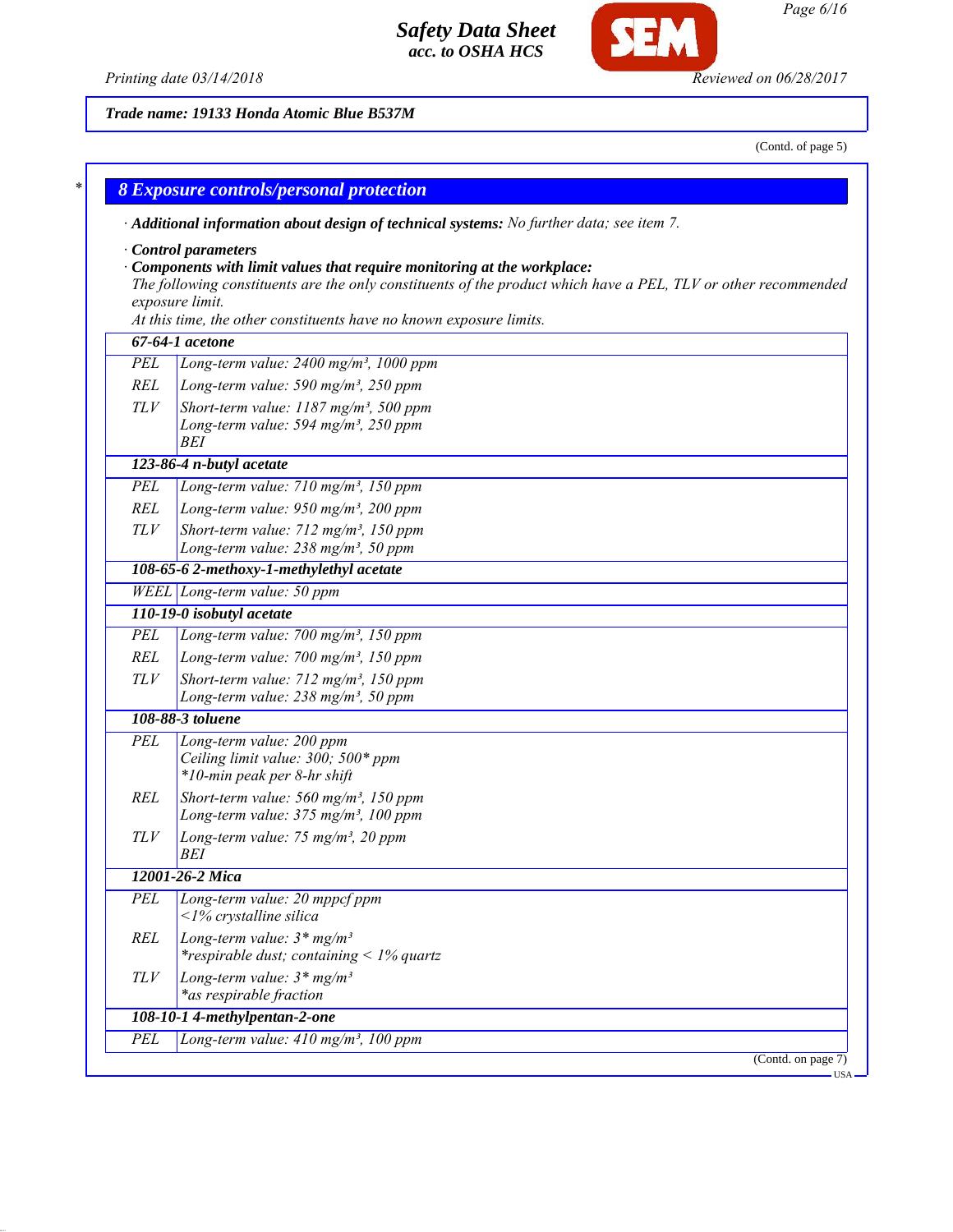

**SEM** 

| (Contd. of page 6)<br><b>REL</b><br>Short-term value: $300 \text{ mg/m}^3$ , 75 ppm<br>Long-term value: $205$ mg/m <sup>3</sup> , 50 ppm<br>TLV<br>Short-term value: $307 \text{ mg/m}^3$ , 75 ppm<br>Long-term value: $82 \text{ mg/m}^3$ , $20 \text{ ppm}$<br>BEI<br>100-41-4 ethylbenzene<br>PEL<br>Long-term value: 435 mg/m <sup>3</sup> , 100 ppm<br><b>REL</b><br>Short-term value: $545$ mg/m <sup>3</sup> , 125 ppm<br>Long-term value: 435 mg/m <sup>3</sup> , 100 ppm<br>TLV<br>Long-term value: 87 mg/m <sup>3</sup> , 20 ppm<br>BEI<br>· Ingredients with biological limit values:<br>67-64-1 acetone<br>$BEI$ 50 mg/L<br>Medium: urine<br>Time: end of shift<br>Parameter: Acetone (nonspecific)<br>108-88-3 toluene<br>$BEI$ 0.02 mg/L<br>Medium: blood<br>Time: prior to last shift of workweek<br>Parameter: Toluene<br>$0.03$ mg/L<br>Medium: urine<br>Time: end of shift<br>Parameter: Toluene<br>$0.3$ mg/g creatinine<br>Medium: urine<br>Time: end of shift<br>Parameter: o-Cresol with hydrolysis (background)<br>108-10-1 4-methylpentan-2-one<br>$BEI$ $1$ $mg/L$<br>Medium: urine<br>Time: end of shift<br>Parameter: MIBK<br>100-41-4 ethylbenzene<br>BEI $0.7$ g/g creatinine<br>Medium: urine<br>Time: end of shift at end of workweek<br>Parameter: Sum of mandelic acid and phenylglyoxylic acid (nonspecific, semi-quantitative)<br>Medium: end-exhaled air<br>Time: not critical<br>Parameter: Ethyl benzene (semi-quantitative)<br>· Additional information: The lists that were valid during the creation were used as basis. | Trade name: 19133 Honda Atomic Blue B537M |
|-------------------------------------------------------------------------------------------------------------------------------------------------------------------------------------------------------------------------------------------------------------------------------------------------------------------------------------------------------------------------------------------------------------------------------------------------------------------------------------------------------------------------------------------------------------------------------------------------------------------------------------------------------------------------------------------------------------------------------------------------------------------------------------------------------------------------------------------------------------------------------------------------------------------------------------------------------------------------------------------------------------------------------------------------------------------------------------------------------------------------------------------------------------------------------------------------------------------------------------------------------------------------------------------------------------------------------------------------------------------------------------------------------------------------------------------------------------------------------------------------------------------------------------------------------------------|-------------------------------------------|
|                                                                                                                                                                                                                                                                                                                                                                                                                                                                                                                                                                                                                                                                                                                                                                                                                                                                                                                                                                                                                                                                                                                                                                                                                                                                                                                                                                                                                                                                                                                                                                   |                                           |
|                                                                                                                                                                                                                                                                                                                                                                                                                                                                                                                                                                                                                                                                                                                                                                                                                                                                                                                                                                                                                                                                                                                                                                                                                                                                                                                                                                                                                                                                                                                                                                   |                                           |
|                                                                                                                                                                                                                                                                                                                                                                                                                                                                                                                                                                                                                                                                                                                                                                                                                                                                                                                                                                                                                                                                                                                                                                                                                                                                                                                                                                                                                                                                                                                                                                   |                                           |
|                                                                                                                                                                                                                                                                                                                                                                                                                                                                                                                                                                                                                                                                                                                                                                                                                                                                                                                                                                                                                                                                                                                                                                                                                                                                                                                                                                                                                                                                                                                                                                   |                                           |
|                                                                                                                                                                                                                                                                                                                                                                                                                                                                                                                                                                                                                                                                                                                                                                                                                                                                                                                                                                                                                                                                                                                                                                                                                                                                                                                                                                                                                                                                                                                                                                   |                                           |
|                                                                                                                                                                                                                                                                                                                                                                                                                                                                                                                                                                                                                                                                                                                                                                                                                                                                                                                                                                                                                                                                                                                                                                                                                                                                                                                                                                                                                                                                                                                                                                   |                                           |
|                                                                                                                                                                                                                                                                                                                                                                                                                                                                                                                                                                                                                                                                                                                                                                                                                                                                                                                                                                                                                                                                                                                                                                                                                                                                                                                                                                                                                                                                                                                                                                   |                                           |
|                                                                                                                                                                                                                                                                                                                                                                                                                                                                                                                                                                                                                                                                                                                                                                                                                                                                                                                                                                                                                                                                                                                                                                                                                                                                                                                                                                                                                                                                                                                                                                   |                                           |
|                                                                                                                                                                                                                                                                                                                                                                                                                                                                                                                                                                                                                                                                                                                                                                                                                                                                                                                                                                                                                                                                                                                                                                                                                                                                                                                                                                                                                                                                                                                                                                   |                                           |
|                                                                                                                                                                                                                                                                                                                                                                                                                                                                                                                                                                                                                                                                                                                                                                                                                                                                                                                                                                                                                                                                                                                                                                                                                                                                                                                                                                                                                                                                                                                                                                   |                                           |
|                                                                                                                                                                                                                                                                                                                                                                                                                                                                                                                                                                                                                                                                                                                                                                                                                                                                                                                                                                                                                                                                                                                                                                                                                                                                                                                                                                                                                                                                                                                                                                   |                                           |
|                                                                                                                                                                                                                                                                                                                                                                                                                                                                                                                                                                                                                                                                                                                                                                                                                                                                                                                                                                                                                                                                                                                                                                                                                                                                                                                                                                                                                                                                                                                                                                   |                                           |
|                                                                                                                                                                                                                                                                                                                                                                                                                                                                                                                                                                                                                                                                                                                                                                                                                                                                                                                                                                                                                                                                                                                                                                                                                                                                                                                                                                                                                                                                                                                                                                   |                                           |
|                                                                                                                                                                                                                                                                                                                                                                                                                                                                                                                                                                                                                                                                                                                                                                                                                                                                                                                                                                                                                                                                                                                                                                                                                                                                                                                                                                                                                                                                                                                                                                   |                                           |
|                                                                                                                                                                                                                                                                                                                                                                                                                                                                                                                                                                                                                                                                                                                                                                                                                                                                                                                                                                                                                                                                                                                                                                                                                                                                                                                                                                                                                                                                                                                                                                   |                                           |
|                                                                                                                                                                                                                                                                                                                                                                                                                                                                                                                                                                                                                                                                                                                                                                                                                                                                                                                                                                                                                                                                                                                                                                                                                                                                                                                                                                                                                                                                                                                                                                   |                                           |
|                                                                                                                                                                                                                                                                                                                                                                                                                                                                                                                                                                                                                                                                                                                                                                                                                                                                                                                                                                                                                                                                                                                                                                                                                                                                                                                                                                                                                                                                                                                                                                   |                                           |
|                                                                                                                                                                                                                                                                                                                                                                                                                                                                                                                                                                                                                                                                                                                                                                                                                                                                                                                                                                                                                                                                                                                                                                                                                                                                                                                                                                                                                                                                                                                                                                   |                                           |
|                                                                                                                                                                                                                                                                                                                                                                                                                                                                                                                                                                                                                                                                                                                                                                                                                                                                                                                                                                                                                                                                                                                                                                                                                                                                                                                                                                                                                                                                                                                                                                   |                                           |
|                                                                                                                                                                                                                                                                                                                                                                                                                                                                                                                                                                                                                                                                                                                                                                                                                                                                                                                                                                                                                                                                                                                                                                                                                                                                                                                                                                                                                                                                                                                                                                   |                                           |
|                                                                                                                                                                                                                                                                                                                                                                                                                                                                                                                                                                                                                                                                                                                                                                                                                                                                                                                                                                                                                                                                                                                                                                                                                                                                                                                                                                                                                                                                                                                                                                   |                                           |
|                                                                                                                                                                                                                                                                                                                                                                                                                                                                                                                                                                                                                                                                                                                                                                                                                                                                                                                                                                                                                                                                                                                                                                                                                                                                                                                                                                                                                                                                                                                                                                   |                                           |
|                                                                                                                                                                                                                                                                                                                                                                                                                                                                                                                                                                                                                                                                                                                                                                                                                                                                                                                                                                                                                                                                                                                                                                                                                                                                                                                                                                                                                                                                                                                                                                   |                                           |
|                                                                                                                                                                                                                                                                                                                                                                                                                                                                                                                                                                                                                                                                                                                                                                                                                                                                                                                                                                                                                                                                                                                                                                                                                                                                                                                                                                                                                                                                                                                                                                   |                                           |
|                                                                                                                                                                                                                                                                                                                                                                                                                                                                                                                                                                                                                                                                                                                                                                                                                                                                                                                                                                                                                                                                                                                                                                                                                                                                                                                                                                                                                                                                                                                                                                   |                                           |
|                                                                                                                                                                                                                                                                                                                                                                                                                                                                                                                                                                                                                                                                                                                                                                                                                                                                                                                                                                                                                                                                                                                                                                                                                                                                                                                                                                                                                                                                                                                                                                   |                                           |
|                                                                                                                                                                                                                                                                                                                                                                                                                                                                                                                                                                                                                                                                                                                                                                                                                                                                                                                                                                                                                                                                                                                                                                                                                                                                                                                                                                                                                                                                                                                                                                   |                                           |
|                                                                                                                                                                                                                                                                                                                                                                                                                                                                                                                                                                                                                                                                                                                                                                                                                                                                                                                                                                                                                                                                                                                                                                                                                                                                                                                                                                                                                                                                                                                                                                   |                                           |
|                                                                                                                                                                                                                                                                                                                                                                                                                                                                                                                                                                                                                                                                                                                                                                                                                                                                                                                                                                                                                                                                                                                                                                                                                                                                                                                                                                                                                                                                                                                                                                   |                                           |
|                                                                                                                                                                                                                                                                                                                                                                                                                                                                                                                                                                                                                                                                                                                                                                                                                                                                                                                                                                                                                                                                                                                                                                                                                                                                                                                                                                                                                                                                                                                                                                   |                                           |
|                                                                                                                                                                                                                                                                                                                                                                                                                                                                                                                                                                                                                                                                                                                                                                                                                                                                                                                                                                                                                                                                                                                                                                                                                                                                                                                                                                                                                                                                                                                                                                   |                                           |
|                                                                                                                                                                                                                                                                                                                                                                                                                                                                                                                                                                                                                                                                                                                                                                                                                                                                                                                                                                                                                                                                                                                                                                                                                                                                                                                                                                                                                                                                                                                                                                   |                                           |
|                                                                                                                                                                                                                                                                                                                                                                                                                                                                                                                                                                                                                                                                                                                                                                                                                                                                                                                                                                                                                                                                                                                                                                                                                                                                                                                                                                                                                                                                                                                                                                   |                                           |
|                                                                                                                                                                                                                                                                                                                                                                                                                                                                                                                                                                                                                                                                                                                                                                                                                                                                                                                                                                                                                                                                                                                                                                                                                                                                                                                                                                                                                                                                                                                                                                   |                                           |
|                                                                                                                                                                                                                                                                                                                                                                                                                                                                                                                                                                                                                                                                                                                                                                                                                                                                                                                                                                                                                                                                                                                                                                                                                                                                                                                                                                                                                                                                                                                                                                   |                                           |
|                                                                                                                                                                                                                                                                                                                                                                                                                                                                                                                                                                                                                                                                                                                                                                                                                                                                                                                                                                                                                                                                                                                                                                                                                                                                                                                                                                                                                                                                                                                                                                   |                                           |
|                                                                                                                                                                                                                                                                                                                                                                                                                                                                                                                                                                                                                                                                                                                                                                                                                                                                                                                                                                                                                                                                                                                                                                                                                                                                                                                                                                                                                                                                                                                                                                   |                                           |
|                                                                                                                                                                                                                                                                                                                                                                                                                                                                                                                                                                                                                                                                                                                                                                                                                                                                                                                                                                                                                                                                                                                                                                                                                                                                                                                                                                                                                                                                                                                                                                   |                                           |
|                                                                                                                                                                                                                                                                                                                                                                                                                                                                                                                                                                                                                                                                                                                                                                                                                                                                                                                                                                                                                                                                                                                                                                                                                                                                                                                                                                                                                                                                                                                                                                   |                                           |
|                                                                                                                                                                                                                                                                                                                                                                                                                                                                                                                                                                                                                                                                                                                                                                                                                                                                                                                                                                                                                                                                                                                                                                                                                                                                                                                                                                                                                                                                                                                                                                   |                                           |
|                                                                                                                                                                                                                                                                                                                                                                                                                                                                                                                                                                                                                                                                                                                                                                                                                                                                                                                                                                                                                                                                                                                                                                                                                                                                                                                                                                                                                                                                                                                                                                   |                                           |
|                                                                                                                                                                                                                                                                                                                                                                                                                                                                                                                                                                                                                                                                                                                                                                                                                                                                                                                                                                                                                                                                                                                                                                                                                                                                                                                                                                                                                                                                                                                                                                   |                                           |
|                                                                                                                                                                                                                                                                                                                                                                                                                                                                                                                                                                                                                                                                                                                                                                                                                                                                                                                                                                                                                                                                                                                                                                                                                                                                                                                                                                                                                                                                                                                                                                   |                                           |
|                                                                                                                                                                                                                                                                                                                                                                                                                                                                                                                                                                                                                                                                                                                                                                                                                                                                                                                                                                                                                                                                                                                                                                                                                                                                                                                                                                                                                                                                                                                                                                   |                                           |
|                                                                                                                                                                                                                                                                                                                                                                                                                                                                                                                                                                                                                                                                                                                                                                                                                                                                                                                                                                                                                                                                                                                                                                                                                                                                                                                                                                                                                                                                                                                                                                   |                                           |
|                                                                                                                                                                                                                                                                                                                                                                                                                                                                                                                                                                                                                                                                                                                                                                                                                                                                                                                                                                                                                                                                                                                                                                                                                                                                                                                                                                                                                                                                                                                                                                   |                                           |

(Contd. on page 8)

USA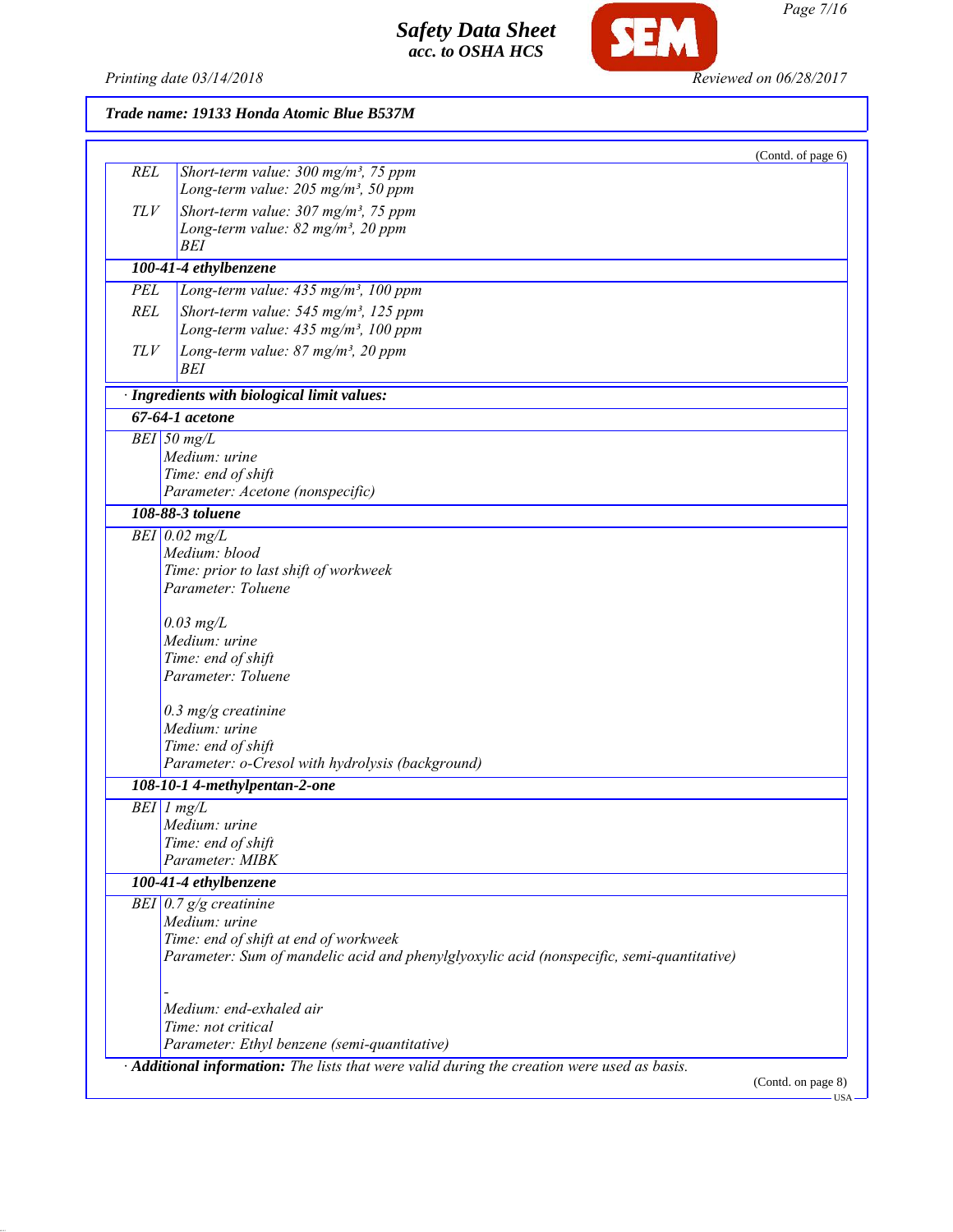*Printing date 03/14/2018 Reviewed on 06/28/2017*

*Trade name: 19133 Honda Atomic Blue B537M*

(Contd. of page 7)

*· Exposure controls*

*· Personal protective equipment:*

*· General protective and hygienic measures: Keep away from foodstuffs, beverages and feed. Immediately remove all soiled and contaminated clothing. Wash hands before breaks and at the end of work. Store protective clothing separately. Avoid contact with the eyes. Avoid contact with the eyes and skin.*

*· Breathing equipment:*

*In case of brief exposure or low pollution use respiratory filter device. In case of intensive or longer exposure use respiratory protective device that is independent of circulating air.*

*· Protection of hands:*

*Due to missing tests no recommendation to the glove material can be given for the product/ the preparation/ the chemical mixture.*

*Selection of the glove material on consideration of the penetration times, rates of diffusion and the degradation*



*Protective gloves*

*The glove material has to be impermeable and resistant to the product/ the substance/ the preparation. · Material of gloves*

*The selection of the suitable gloves does not only depend on the material, but also on further marks of quality and varies from manufacturer to manufacturer. As the product is a preparation of several substances, the resistance of the glove material can not be calculated in advance and has therefore to be checked prior to the application.*

*· Penetration time of glove material*

*The exact break trough time has to be found out by the manufacturer of the protective gloves and has to be observed.*

*· Eye protection: Safety glasses*



*Tightly sealed goggles*

# *\* 9 Physical and chemical properties*

| · Information on basic physical and chemical properties<br>· General Information |                 |                    |
|----------------------------------------------------------------------------------|-----------------|--------------------|
| $\cdot$ Appearance:                                                              |                 |                    |
| Form:                                                                            | Aerosol         |                    |
| Color:                                                                           | Dark blue       |                    |
| $\cdot$ Odor:                                                                    | Characteristic  |                    |
| · Odor threshold:                                                                | Not determined. |                    |
| $\cdot$ pH-value:                                                                | Not determined. |                    |
| $\cdot$ Change in condition                                                      |                 |                    |
| <b>Melting point/Melting range:</b>                                              | Undetermined.   |                    |
| <b>Boiling point/Boiling range:</b>                                              | 55.8-56.6 °C    |                    |
|                                                                                  |                 | (Contd. on page 9) |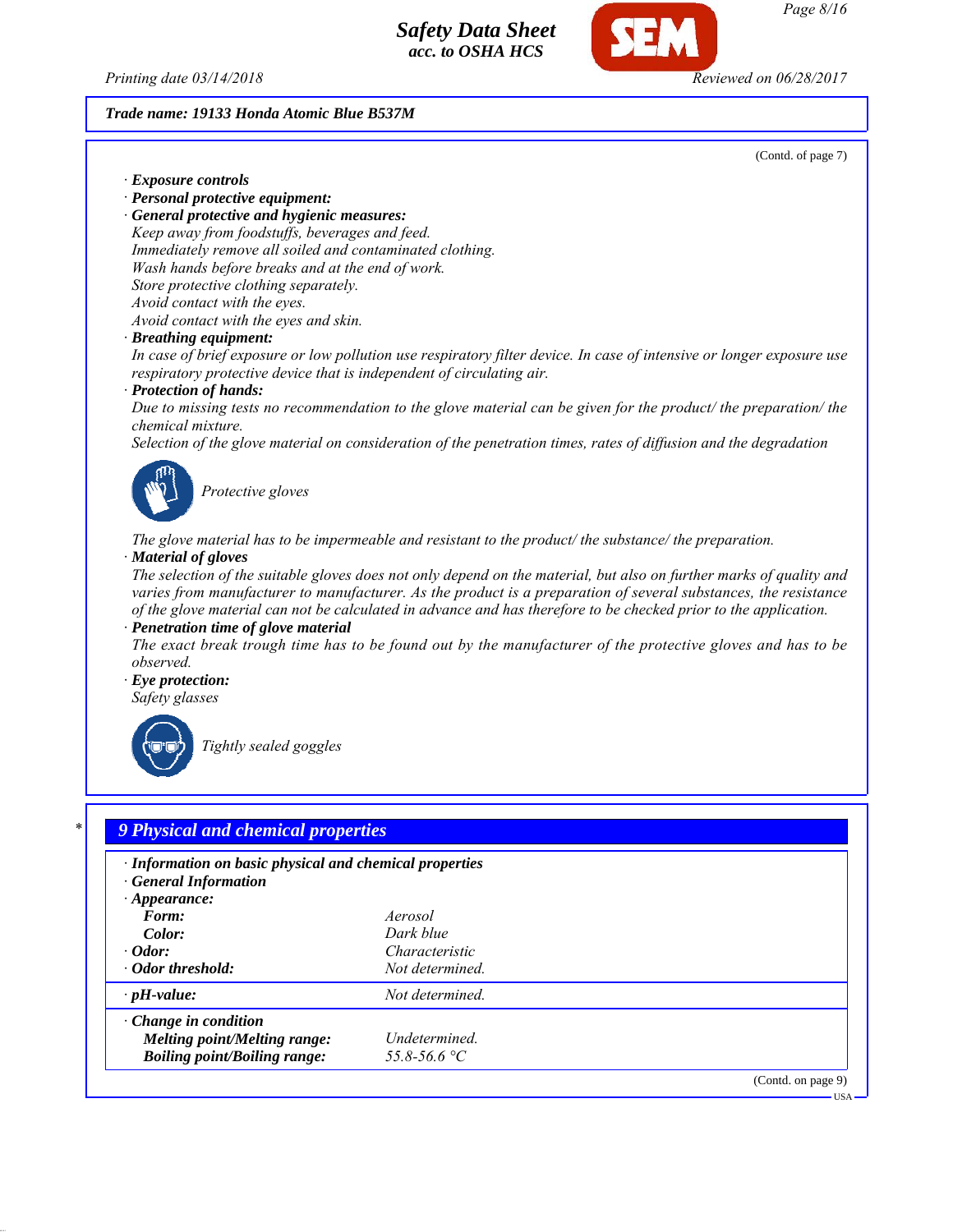

Œ

## *Trade name: 19133 Honda Atomic Blue B537M*

| $-103$ °C<br>· Flash point:<br>· Flammability (solid, gaseous):<br>Not applicable.<br>370 °C<br>· Ignition temperature:<br>Not determined.<br>$\cdot$ Decomposition temperature:<br>Product is not selfigniting.<br>· Auto igniting:<br>· Danger of explosion:<br>In use, may form flammable/explosive vapour-air mixture.<br>Avoid high heat<br>· Explosion limits:<br>$1.9$ Vol %<br>Lower:<br>13 Vol %<br><b>Upper:</b><br>$\cdot$ Vapor pressure at 20 $\cdot$ C:<br>$233$ $hPa$<br>$0.75922$ g/cm <sup>3</sup><br>$\cdot$ Density at 20 $\cdot$ C:<br>$\cdot$ Relative density<br>Not determined.<br>· Vapor density<br>Not determined.<br>$\cdot$ Evaporation rate<br>Not applicable.<br>· Solubility in / Miscibility with<br>Water:<br>Not miscible or difficult to mix.<br>· Partition coefficient (n-octanol/water): Not determined.<br>· Viscosity:<br>Dynamic:<br>Not determined.<br>Kinematic:<br>Not determined.<br>· Solvent content:<br>91.5%<br><b>Organic solvents:</b><br>61.65%<br><b>VOC</b> content:<br>656.3 g/l / 5.48 lb/gl<br>8.4%<br>Solids content: |                   | (Contd. of page 8)                         |
|---------------------------------------------------------------------------------------------------------------------------------------------------------------------------------------------------------------------------------------------------------------------------------------------------------------------------------------------------------------------------------------------------------------------------------------------------------------------------------------------------------------------------------------------------------------------------------------------------------------------------------------------------------------------------------------------------------------------------------------------------------------------------------------------------------------------------------------------------------------------------------------------------------------------------------------------------------------------------------------------------------------------------------------------------------------------------------|-------------------|--------------------------------------------|
|                                                                                                                                                                                                                                                                                                                                                                                                                                                                                                                                                                                                                                                                                                                                                                                                                                                                                                                                                                                                                                                                                 |                   |                                            |
|                                                                                                                                                                                                                                                                                                                                                                                                                                                                                                                                                                                                                                                                                                                                                                                                                                                                                                                                                                                                                                                                                 |                   |                                            |
|                                                                                                                                                                                                                                                                                                                                                                                                                                                                                                                                                                                                                                                                                                                                                                                                                                                                                                                                                                                                                                                                                 |                   |                                            |
|                                                                                                                                                                                                                                                                                                                                                                                                                                                                                                                                                                                                                                                                                                                                                                                                                                                                                                                                                                                                                                                                                 |                   |                                            |
|                                                                                                                                                                                                                                                                                                                                                                                                                                                                                                                                                                                                                                                                                                                                                                                                                                                                                                                                                                                                                                                                                 |                   |                                            |
|                                                                                                                                                                                                                                                                                                                                                                                                                                                                                                                                                                                                                                                                                                                                                                                                                                                                                                                                                                                                                                                                                 |                   |                                            |
|                                                                                                                                                                                                                                                                                                                                                                                                                                                                                                                                                                                                                                                                                                                                                                                                                                                                                                                                                                                                                                                                                 |                   |                                            |
|                                                                                                                                                                                                                                                                                                                                                                                                                                                                                                                                                                                                                                                                                                                                                                                                                                                                                                                                                                                                                                                                                 |                   |                                            |
|                                                                                                                                                                                                                                                                                                                                                                                                                                                                                                                                                                                                                                                                                                                                                                                                                                                                                                                                                                                                                                                                                 |                   |                                            |
|                                                                                                                                                                                                                                                                                                                                                                                                                                                                                                                                                                                                                                                                                                                                                                                                                                                                                                                                                                                                                                                                                 |                   |                                            |
|                                                                                                                                                                                                                                                                                                                                                                                                                                                                                                                                                                                                                                                                                                                                                                                                                                                                                                                                                                                                                                                                                 |                   |                                            |
|                                                                                                                                                                                                                                                                                                                                                                                                                                                                                                                                                                                                                                                                                                                                                                                                                                                                                                                                                                                                                                                                                 |                   |                                            |
|                                                                                                                                                                                                                                                                                                                                                                                                                                                                                                                                                                                                                                                                                                                                                                                                                                                                                                                                                                                                                                                                                 |                   |                                            |
|                                                                                                                                                                                                                                                                                                                                                                                                                                                                                                                                                                                                                                                                                                                                                                                                                                                                                                                                                                                                                                                                                 |                   |                                            |
|                                                                                                                                                                                                                                                                                                                                                                                                                                                                                                                                                                                                                                                                                                                                                                                                                                                                                                                                                                                                                                                                                 |                   |                                            |
|                                                                                                                                                                                                                                                                                                                                                                                                                                                                                                                                                                                                                                                                                                                                                                                                                                                                                                                                                                                                                                                                                 |                   |                                            |
|                                                                                                                                                                                                                                                                                                                                                                                                                                                                                                                                                                                                                                                                                                                                                                                                                                                                                                                                                                                                                                                                                 |                   |                                            |
|                                                                                                                                                                                                                                                                                                                                                                                                                                                                                                                                                                                                                                                                                                                                                                                                                                                                                                                                                                                                                                                                                 |                   |                                            |
|                                                                                                                                                                                                                                                                                                                                                                                                                                                                                                                                                                                                                                                                                                                                                                                                                                                                                                                                                                                                                                                                                 |                   |                                            |
|                                                                                                                                                                                                                                                                                                                                                                                                                                                                                                                                                                                                                                                                                                                                                                                                                                                                                                                                                                                                                                                                                 |                   |                                            |
|                                                                                                                                                                                                                                                                                                                                                                                                                                                                                                                                                                                                                                                                                                                                                                                                                                                                                                                                                                                                                                                                                 |                   |                                            |
|                                                                                                                                                                                                                                                                                                                                                                                                                                                                                                                                                                                                                                                                                                                                                                                                                                                                                                                                                                                                                                                                                 |                   |                                            |
|                                                                                                                                                                                                                                                                                                                                                                                                                                                                                                                                                                                                                                                                                                                                                                                                                                                                                                                                                                                                                                                                                 |                   |                                            |
|                                                                                                                                                                                                                                                                                                                                                                                                                                                                                                                                                                                                                                                                                                                                                                                                                                                                                                                                                                                                                                                                                 |                   |                                            |
|                                                                                                                                                                                                                                                                                                                                                                                                                                                                                                                                                                                                                                                                                                                                                                                                                                                                                                                                                                                                                                                                                 |                   |                                            |
|                                                                                                                                                                                                                                                                                                                                                                                                                                                                                                                                                                                                                                                                                                                                                                                                                                                                                                                                                                                                                                                                                 | Other information | No further relevant information available. |

## *10 Stability and reactivity*

*· Reactivity No further relevant information available.*

*· Chemical stability*

*· Thermal decomposition / conditions to be avoided: No decomposition if used according to specifications.*

*· Possibility of hazardous reactions No dangerous reactions known.*

*· Conditions to avoid No further relevant information available.*

*· Incompatible materials: No further relevant information available.*

*· Hazardous decomposition products:*

*Nitrogen oxides*

*Hydrocarbons*

*Carbon monoxide and carbon dioxide*

(Contd. on page 10)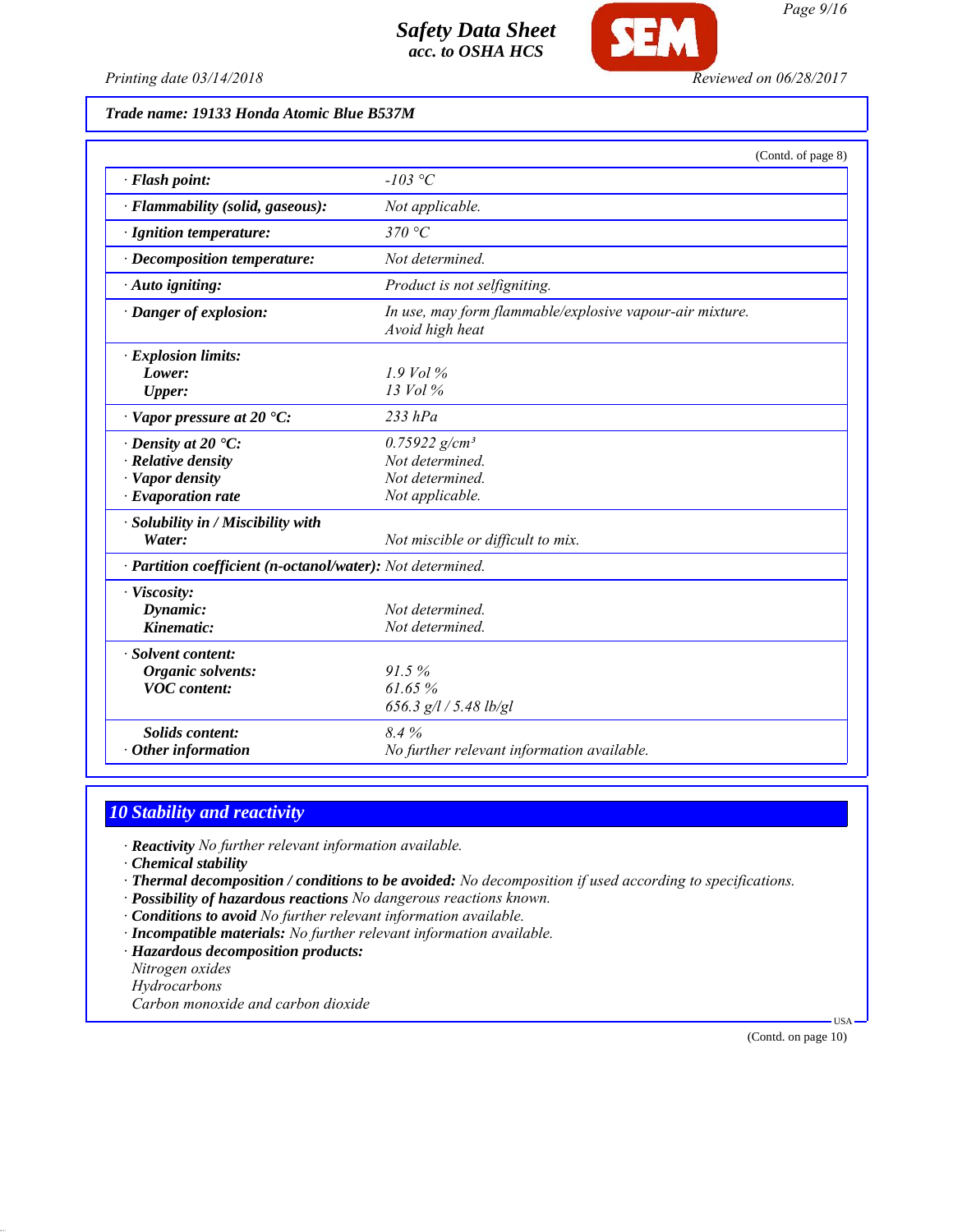

*Page 10/16*

*Printing date 03/14/2018 Reviewed on 06/28/2017*

*Trade name: 19133 Honda Atomic Blue B537M*

(Contd. of page 9)

|                                                                            |                             | · LD/LC50 values that are relevant for classification:                                                                                                                                                                                                            |    |
|----------------------------------------------------------------------------|-----------------------------|-------------------------------------------------------------------------------------------------------------------------------------------------------------------------------------------------------------------------------------------------------------------|----|
| 108-88-3 toluene                                                           |                             |                                                                                                                                                                                                                                                                   |    |
| Oral                                                                       | LD50                        | $\frac{5,000}{\text{mg/kg}}$ (rat)                                                                                                                                                                                                                                |    |
| $Dermal$ $LD50$                                                            |                             | $12,124$ mg/kg (rabbit)                                                                                                                                                                                                                                           |    |
| Inhalative $LC50/4 h \mid 5,320$ mg/l (mouse)                              |                             |                                                                                                                                                                                                                                                                   |    |
| $\cdot$ on the skin: No irritant effect.<br>on the eye: Irritating effect. |                             |                                                                                                                                                                                                                                                                   |    |
| <i>Irritant</i><br>· Carcinogenic categories                               |                             | Sensitization: No sensitizing effects known.<br>· Additional toxicological information:<br>The product shows the following dangers according to internally approved calculation methods for preparations:<br>· IARC (International Agency for Research on Cancer) |    |
|                                                                            | 108-88-3 toluene            |                                                                                                                                                                                                                                                                   | 3  |
|                                                                            |                             | $108-10-1$ 4-methylpentan-2-one                                                                                                                                                                                                                                   | 2B |
|                                                                            | 13463-67-7 titanium dioxide |                                                                                                                                                                                                                                                                   | 2B |
| $1330 - 20 - 7$ <i>xylene</i>                                              |                             |                                                                                                                                                                                                                                                                   | 3  |
|                                                                            | $100-41-4$ ethylbenzene     |                                                                                                                                                                                                                                                                   | 2B |
|                                                                            | $1333-86-4$ Carbon black    |                                                                                                                                                                                                                                                                   | 2B |

# *\* 12 Ecological information*

*· Toxicity*

- *· Aquatic toxicity: No further relevant information available.*
- *· Persistence and degradability No further relevant information available.*
- *· Behavior in environmental systems:*
- *· Bioaccumulative potential No further relevant information available.*
- *· Mobility in soil No further relevant information available.*
- *· Additional ecological information:*

*· General notes:*

*Water hazard class 3 (Self-assessment): extremely hazardous for water*

*Do not allow product to reach ground water, water course or sewage system, even in small quantities. Danger to drinking water if even extremely small quantities leak into the ground.*

- *· Results of PBT and vPvB assessment*
- *· PBT: Not applicable.*
- *· vPvB: Not applicable.*

(Contd. on page 11)

USA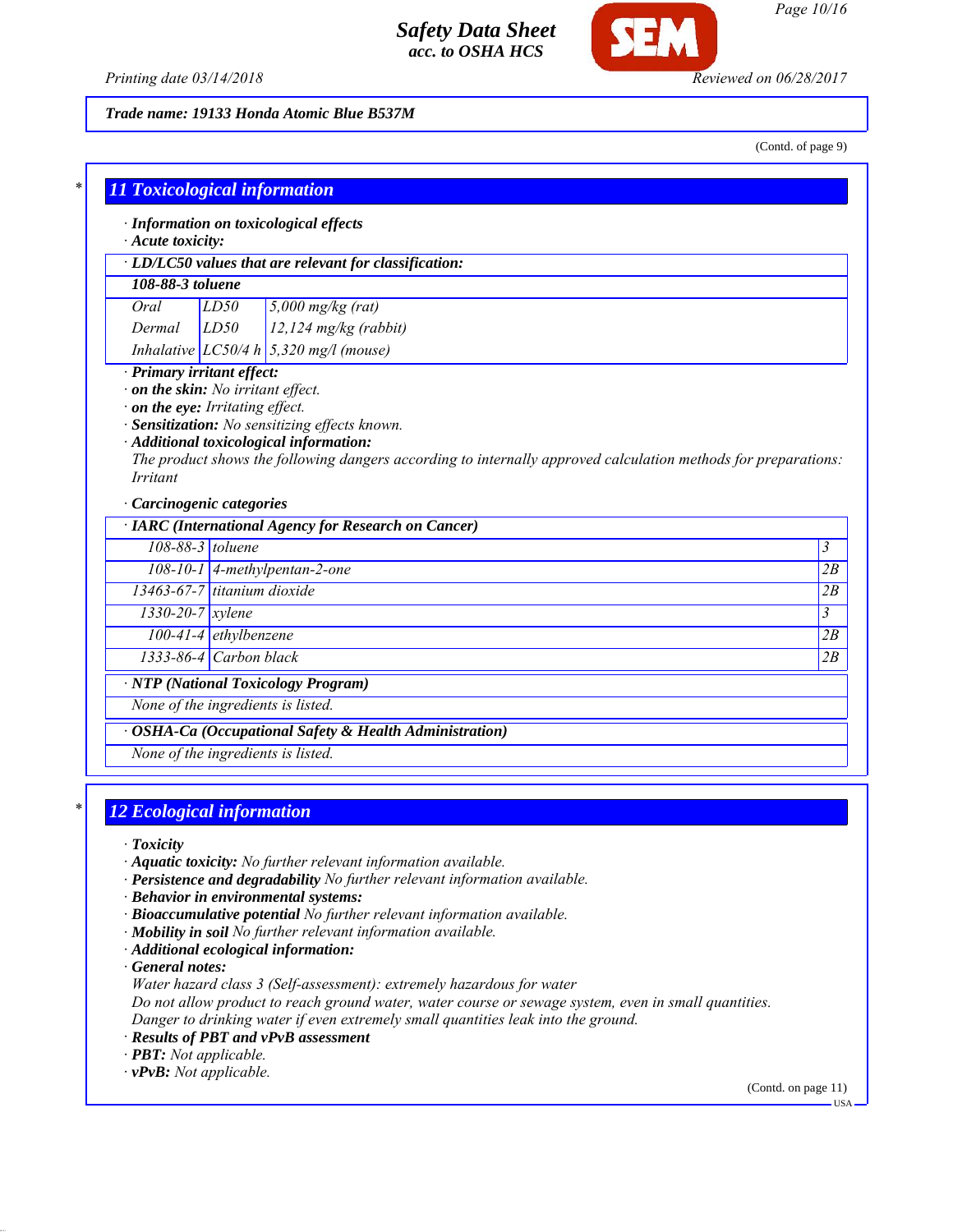*Printing date 03/14/2018 Reviewed on 06/28/2017*

*Trade name: 19133 Honda Atomic Blue B537M*

*· Other adverse effects No further relevant information available.*

## *13 Disposal considerations*

*· Waste treatment methods*

*· Recommendation:*

*Must not be disposed of together with household garbage. Do not allow product to reach sewage system.*

*· Uncleaned packagings:*

*· Recommendation: Disposal must be made according to official regulations.*

| $\cdot$ UN-Number<br>· DOT, ADR, IMDG, IATA | UN1950              |  |
|---------------------------------------------|---------------------|--|
| · UN proper shipping name                   |                     |  |
| $\cdot$ DOT                                 | Aerosols, flammable |  |
| $\cdot$ ADR                                 | 1950 Aerosols       |  |
| $\cdot$ IMDG                                | <b>AEROSOLS</b>     |  |
| $\cdot$ IATA                                | AEROSOLS, flammable |  |
| · Transport hazard class(es)                |                     |  |
| $\cdot$ DOT                                 |                     |  |
|                                             |                     |  |
|                                             |                     |  |
|                                             |                     |  |
|                                             |                     |  |
| · Class                                     | 2.1                 |  |
| $-Label$                                    | 2.1                 |  |
| $\cdot$ ADR                                 |                     |  |
|                                             |                     |  |
|                                             |                     |  |
|                                             |                     |  |
|                                             |                     |  |
| · Class                                     | 2 5F Gases          |  |
| $-Label$                                    | 2.1                 |  |
| $·$ IMDG, IATA                              |                     |  |
|                                             |                     |  |
|                                             |                     |  |
|                                             |                     |  |
|                                             |                     |  |
| · Class                                     | 2.1                 |  |
| $-Label$                                    | 2.1                 |  |
| · Packing group                             |                     |  |
| · DOT, ADR, IMDG, IATA                      | Void                |  |

*Page 11/16*

**SEM** 

(Contd. of page 10)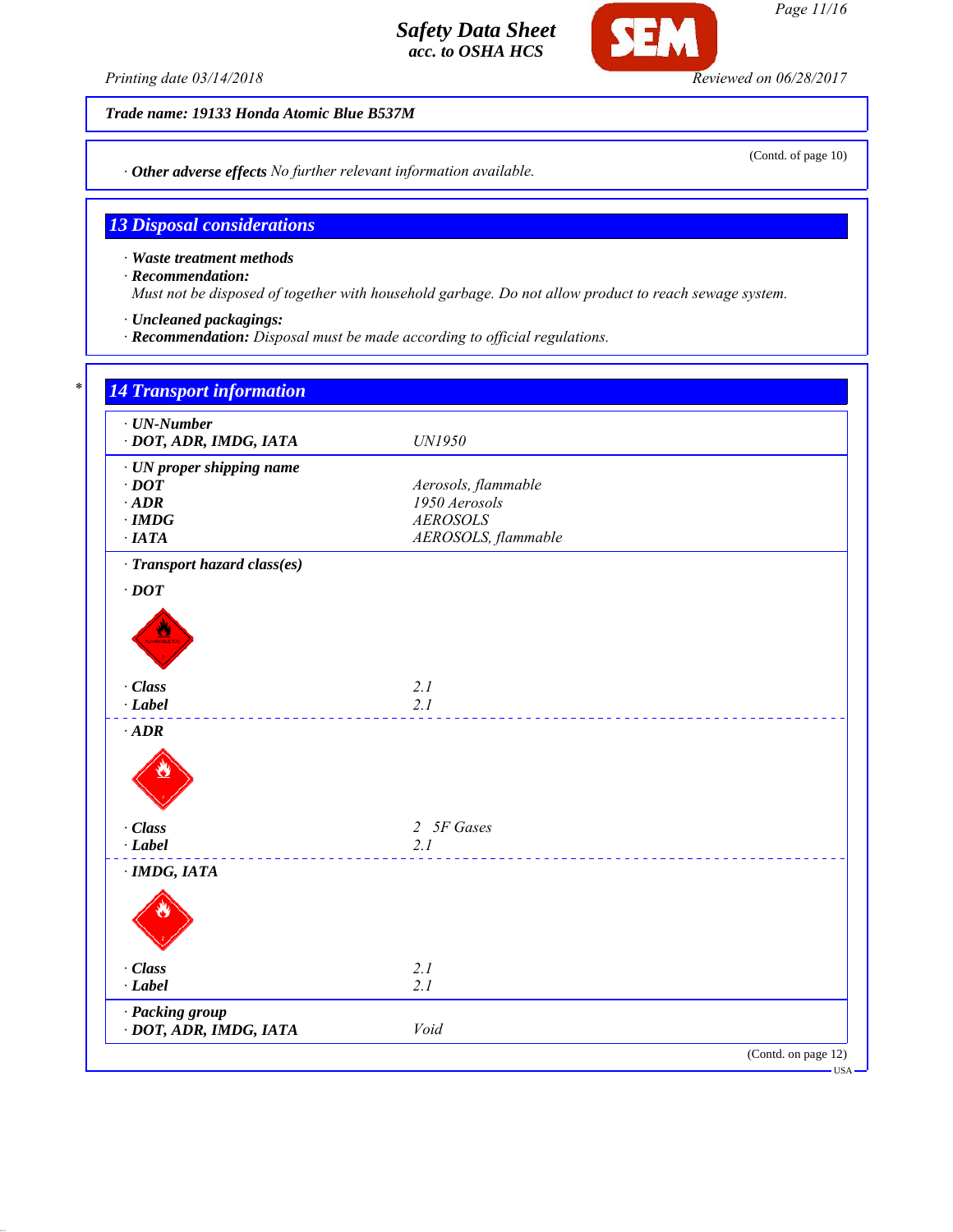*Printing date 03/14/2018 Reviewed on 06/28/2017*

**SEM** 

*Trade name: 19133 Honda Atomic Blue B537M*

|                                                       | (Contd. of page 11)                                                  |
|-------------------------------------------------------|----------------------------------------------------------------------|
| · Environmental hazards:<br>$\cdot$ Marine pollutant: | No                                                                   |
| · Special precautions for user                        | Warning: Gases                                                       |
| · EMS Number:                                         | $F$ -D.S-U                                                           |
| · Stowage Code                                        | SW1 Protected from sources of heat.                                  |
|                                                       | SW22 For AEROSOLS with a maximum capacity of 1 litre:                |
|                                                       | Category A. For AEROSOLS with a capacity above 1 litre:              |
|                                                       | Category B. For WASTE AEROSOLS: Category C, Clear of living          |
|                                                       | quarters.<br>SG69 For AEROSOLS with a maximum capacity of 1 litre:   |
| <b>Segregation Code</b>                               | Segregation as for class 9. Stow "separated from" class 1 except for |
|                                                       | division 1.4. For AEROSOLS with a capacity above 1 litre:            |
|                                                       | Segregation as for the appropriate subdivision of class 2. For       |
|                                                       | WASTE AEROSOLS: Segregation as for the appropriate subdivision       |
|                                                       | of class 2.                                                          |
| · Transport in bulk according to Annex II of          |                                                                      |
| <b>MARPOL73/78 and the IBC Code</b>                   | Not applicable.                                                      |
| · Transport/Additional information:                   |                                                                      |
| $\cdot$ DOT                                           |                                                                      |
| · Quantity limitations                                | On passenger aircraft/rail: 75 kg                                    |
|                                                       | On cargo aircraft only: 150 kg                                       |
| $\cdot$ ADR                                           |                                                                      |
| $\cdot$ Excepted quantities (EQ)                      | Code: E0                                                             |
|                                                       | Not permitted as Excepted Quantity                                   |
| $\cdot$ IMDG                                          |                                                                      |
| $\cdot$ Limited quantities (LQ)                       | IL                                                                   |
| $\cdot$ Excepted quantities (EQ)                      | Code: E0                                                             |
|                                                       | Not permitted as Excepted Quantity                                   |
| · UN "Model Regulation":                              | <b>UN 1950 AEROSOLS, 2.1</b>                                         |

# *\* 15 Regulatory information*

*· Safety, health and environmental regulations/legislation specific for the substance or mixture · Sara*

|                                                   | · Section 355 (extremely hazardous substances): |  |  |
|---------------------------------------------------|-------------------------------------------------|--|--|
|                                                   | None of the ingredient is listed.               |  |  |
| · Section 313 (Specific toxic chemical listings): |                                                 |  |  |
| 108-88-3 toluene                                  |                                                 |  |  |
|                                                   | Acrylic Resin                                   |  |  |
|                                                   | 108-10-1 4-methylpentan-2-one                   |  |  |
| $1330 - 20 - 7$ xylene                            |                                                 |  |  |
|                                                   | $100-41-4$ ethylbenzene                         |  |  |
|                                                   | $71-36-3$ butan-1-ol                            |  |  |
|                                                   | 7727-43-7 barium sulphate, natural              |  |  |
|                                                   | (Contd. on page 13)                             |  |  |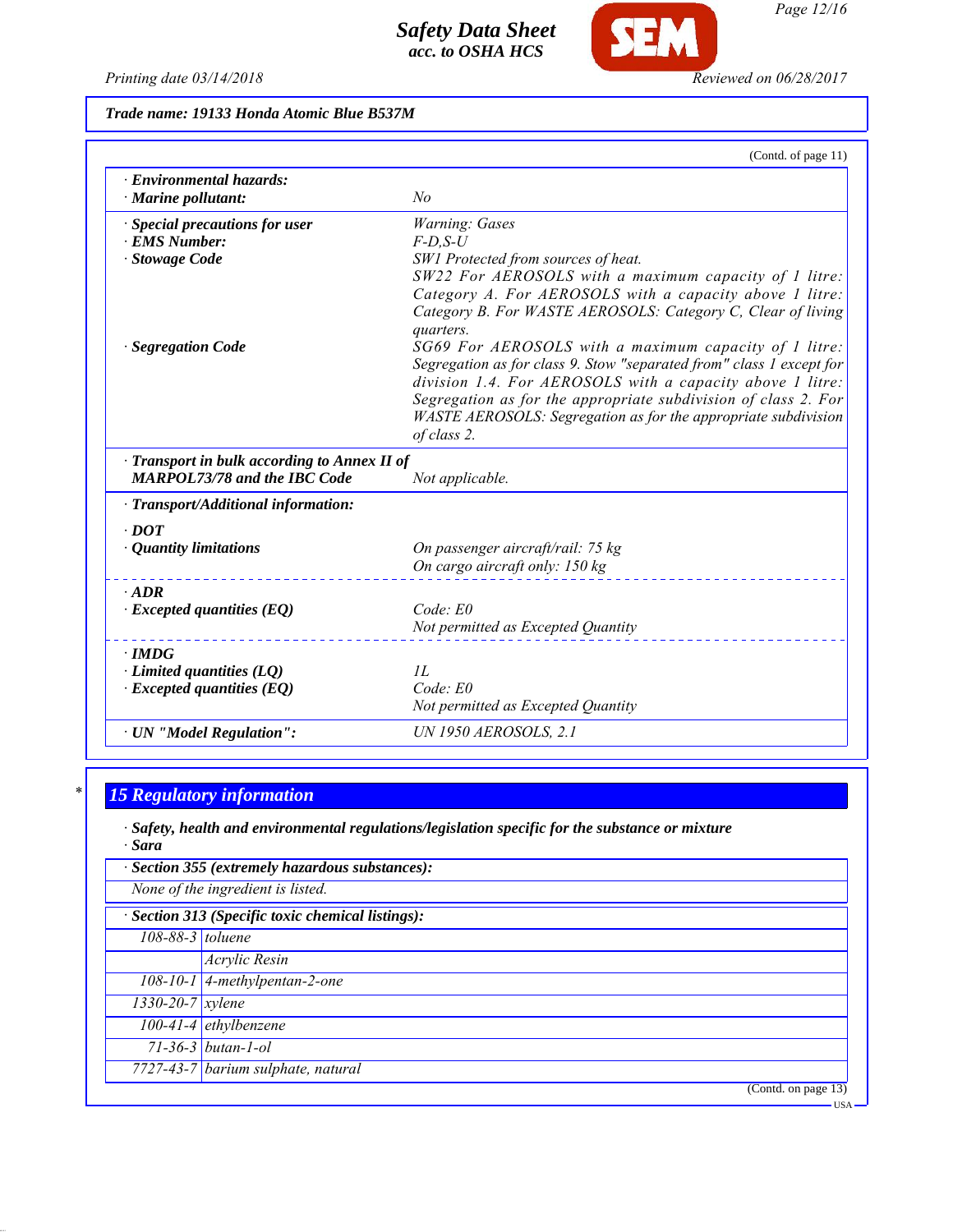

*Page 13/16*

*Printing date 03/14/2018 Reviewed on 06/28/2017*

*Trade name: 19133 Honda Atomic Blue B537M*

|                               | (Contd. of page 12)<br>· TSCA (Toxic Substances Control Act):                                                                                                                                                                    |
|-------------------------------|----------------------------------------------------------------------------------------------------------------------------------------------------------------------------------------------------------------------------------|
|                               | $67-64-1$ acetone                                                                                                                                                                                                                |
|                               | $123-86-4$ n-butyl acetate                                                                                                                                                                                                       |
|                               | $108-65-6$ 2-methoxy-1-methylethyl acetate                                                                                                                                                                                       |
|                               | $110-19-0$ isobutyl acetate                                                                                                                                                                                                      |
| 108-88-3 toluene              |                                                                                                                                                                                                                                  |
|                               | 763-69-9 ethyl 3-ethoxypropionate                                                                                                                                                                                                |
|                               | 9004-36-8 Cellulose Acetate Butyrate                                                                                                                                                                                             |
|                               | $108 - 10 - 1$ 4-methylpentan-2-one                                                                                                                                                                                              |
|                               | $110-43-0$ heptan-2-one                                                                                                                                                                                                          |
|                               | 13463-67-7 titanium dioxide                                                                                                                                                                                                      |
| $1330 - 20 - 7$ xylene        |                                                                                                                                                                                                                                  |
|                               | 16883-83-3   benzyl 3-isobutryloxy-1-isopropyl-2-2-dimethylpropyl phthalate                                                                                                                                                      |
|                               | 147-14-8 Phthalocyanine Blue                                                                                                                                                                                                     |
|                               | $100-41-4$ ethylbenzene                                                                                                                                                                                                          |
|                               | $71 - 36 - 3$ butan-1-ol                                                                                                                                                                                                         |
|                               | 1333-86-4 Carbon black                                                                                                                                                                                                           |
|                               | $41556-26-7$ bis(1,2,2,6,6-Pentamethyl-4-piperidinyl) sebacate                                                                                                                                                                   |
|                               | $104810-48-2$ poly(oxy-1,2-ethanediyl), $\alpha$ -[3-[3-(2H-benzotriazol-2-yl)-5-(1,1-dimethylethyl)-4-hydroxyphenyl]-<br>l-oxopropyl]-ω-hydroxy-                                                                                |
|                               | $104810-47-1$ poly(oxy-1,2-ethanediyl), $\alpha$ -[3-[3-(2H-benzotriazol-2-yl)-5-(1,1-dimethylethyl)-4-hydroxyphenyl]-<br>1-oxopropyl]-ω-[3-[3-(2H- benzotriazol-2-yl)-5-(1,1-dimethylethyl)-4-hydroxyphenyl]-1-<br>oxopropoxy]- |
|                               | 7727-43-7 barium sulphate, natural                                                                                                                                                                                               |
|                               | 82919-37-7 Methyl $(1,2,2,6,6,$ - pentamethyl-4-piperidinyl) sebacate                                                                                                                                                            |
|                               | 25322-68-3 Polyethylene glycol                                                                                                                                                                                                   |
|                               | 106-79-6 Dimethyl sebacate(Impurity)                                                                                                                                                                                             |
|                               | 2403-89-6 4-Piperidinol, 1,2,2,6,6 pentamethyl- (Impurity)                                                                                                                                                                       |
|                               | · TSCA new (21st Century Act) (Substances not listed)                                                                                                                                                                            |
|                               | 68476-86-8 Petroleum gases, liquefied, sweetened                                                                                                                                                                                 |
| $12001 - 26 - 2$ Mica         |                                                                                                                                                                                                                                  |
| <b>Proposition 65</b>         |                                                                                                                                                                                                                                  |
|                               | <b>Chemicals known to cause cancer:</b>                                                                                                                                                                                          |
|                               | $108-10-1$ 4-methylpentan-2-one                                                                                                                                                                                                  |
|                               | 13463-67-7 titanium dioxide                                                                                                                                                                                                      |
| $1330 - 20 - 7$ <i>xylene</i> |                                                                                                                                                                                                                                  |
|                               | $100-41-4$ ethylbenzene                                                                                                                                                                                                          |
|                               | $1333-86-4$ Carbon black                                                                                                                                                                                                         |
|                               | Chemicals known to cause reproductive toxicity for females:                                                                                                                                                                      |
|                               | None of the ingredients is listed.                                                                                                                                                                                               |
|                               | Chemicals known to cause reproductive toxicity for males:                                                                                                                                                                        |
|                               | None of the ingredients is listed.                                                                                                                                                                                               |
|                               | (Contd. on page 14)                                                                                                                                                                                                              |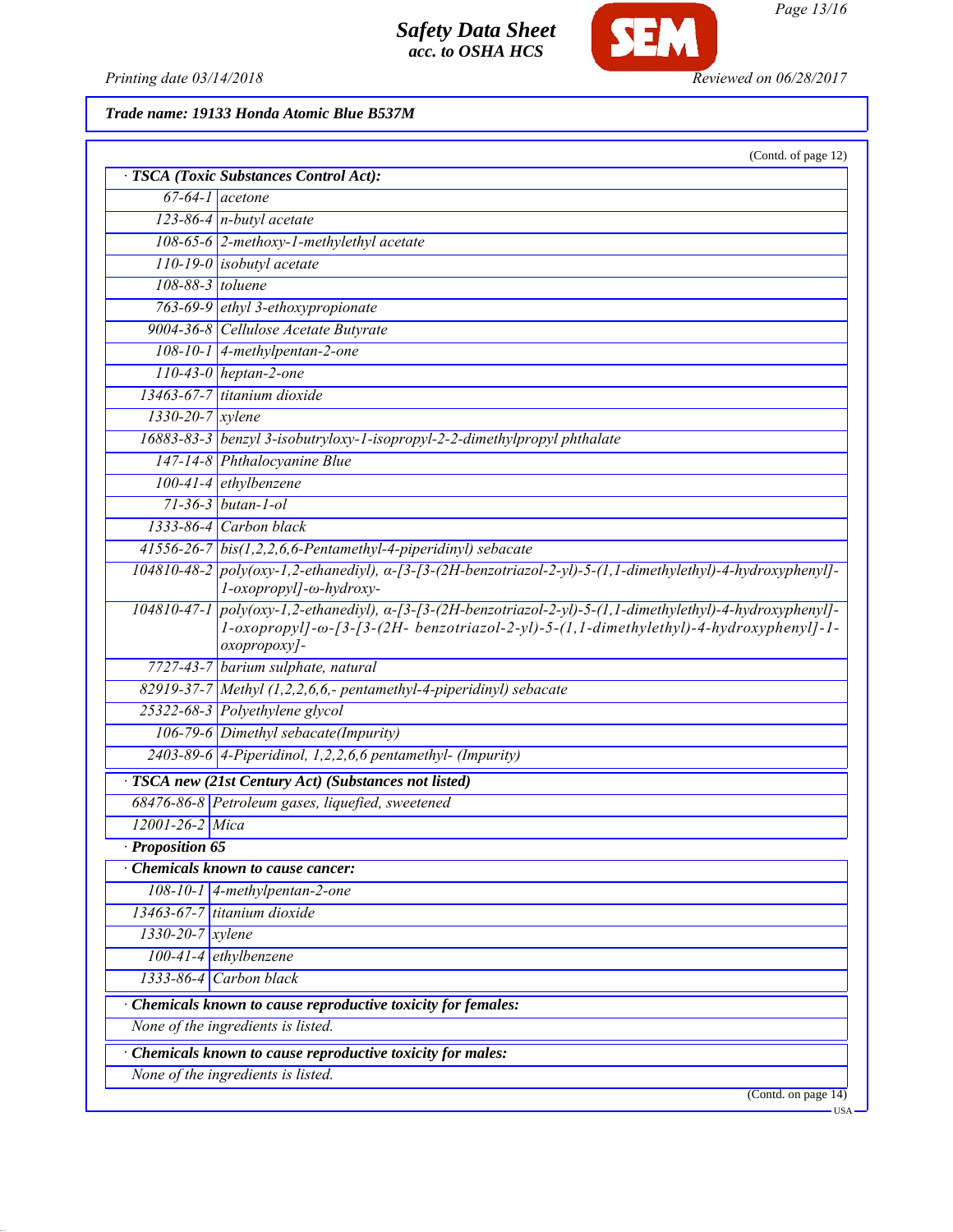



*Page 14/16*

*Printing date 03/14/2018 Reviewed on 06/28/2017*

*Trade name: 19133 Honda Atomic Blue B537M*

| (Contd. of page 13)                                                |                                                  |                           |  |  |
|--------------------------------------------------------------------|--------------------------------------------------|---------------------------|--|--|
|                                                                    | Chemicals known to cause developmental toxicity: |                           |  |  |
| 108-88-3 toluene                                                   |                                                  |                           |  |  |
|                                                                    | $108-10-1$ 4-methylpentan-2-one                  |                           |  |  |
| · Cancerogenity categories                                         |                                                  |                           |  |  |
| · EPA (Environmental Protection Agency)                            |                                                  |                           |  |  |
|                                                                    | $67-64-1$ acetone                                | Ι                         |  |  |
| 108-88-3 toluene                                                   |                                                  | $\overline{\overline{H}}$ |  |  |
|                                                                    | 108-10-1 $\vert$ 4-methylpentan-2-one            |                           |  |  |
| $1330 - 20 - 7$ <i>xylene</i>                                      |                                                  |                           |  |  |
|                                                                    | $100-41-4$ ethylbenzene                          | D                         |  |  |
|                                                                    | $71 - 36 - 3$ butan-1-ol                         | D                         |  |  |
|                                                                    | 7727-43-7 barium sulphate, natural               | D, CBD(inh), NL(oral)     |  |  |
| $\cdot$ TLV (Threshold Limit Value established by ACGIH)           |                                                  |                           |  |  |
|                                                                    | $67-64-1$ acetone                                | A4                        |  |  |
|                                                                    | $108-88-3$ toluene                               | <i>A4</i>                 |  |  |
|                                                                    | 13463-67-7 titanium dioxide                      | A4                        |  |  |
| $1330 - 20 - 7$ xylene                                             |                                                  | A4                        |  |  |
|                                                                    | 100-41-4 ethylbenzene                            | $\overline{A3}$           |  |  |
|                                                                    | $1333-86-4$ Carbon black                         | A4                        |  |  |
| · NIOSH-Ca (National Institute for Occupational Safety and Health) |                                                  |                           |  |  |
|                                                                    | $13463 - 67 - 7$ titanium dioxide                |                           |  |  |
|                                                                    | $1333-86-4$ Carbon black                         |                           |  |  |

*· GHS label elements The product is classified and labeled according to the Globally Harmonized System (GHS). · Hazard pictograms*



*· Signal word Danger*

| · Hazard-determining components of labeling:                            |  |  |
|-------------------------------------------------------------------------|--|--|
| acetone                                                                 |  |  |
| toluene                                                                 |  |  |
| 4-methylpentan-2-one                                                    |  |  |
| n-butyl acetate                                                         |  |  |
| · Hazard statements                                                     |  |  |
| H222 Extremely flammable aerosol.                                       |  |  |
| H280 Contains gas under pressure; may explode if heated.                |  |  |
| H319 Causes serious eye irritation.                                     |  |  |
| H351 Suspected of causing cancer.                                       |  |  |
| H361 Suspected of damaging fertility or the unborn child.               |  |  |
| H336 May cause drowsiness or dizziness.                                 |  |  |
| H373 May cause damage to organs through prolonged or repeated exposure. |  |  |
| · Precautionary statements                                              |  |  |
| P201<br>Obtain special instructions before use.                         |  |  |

(Contd. on page 15)

 $-USA$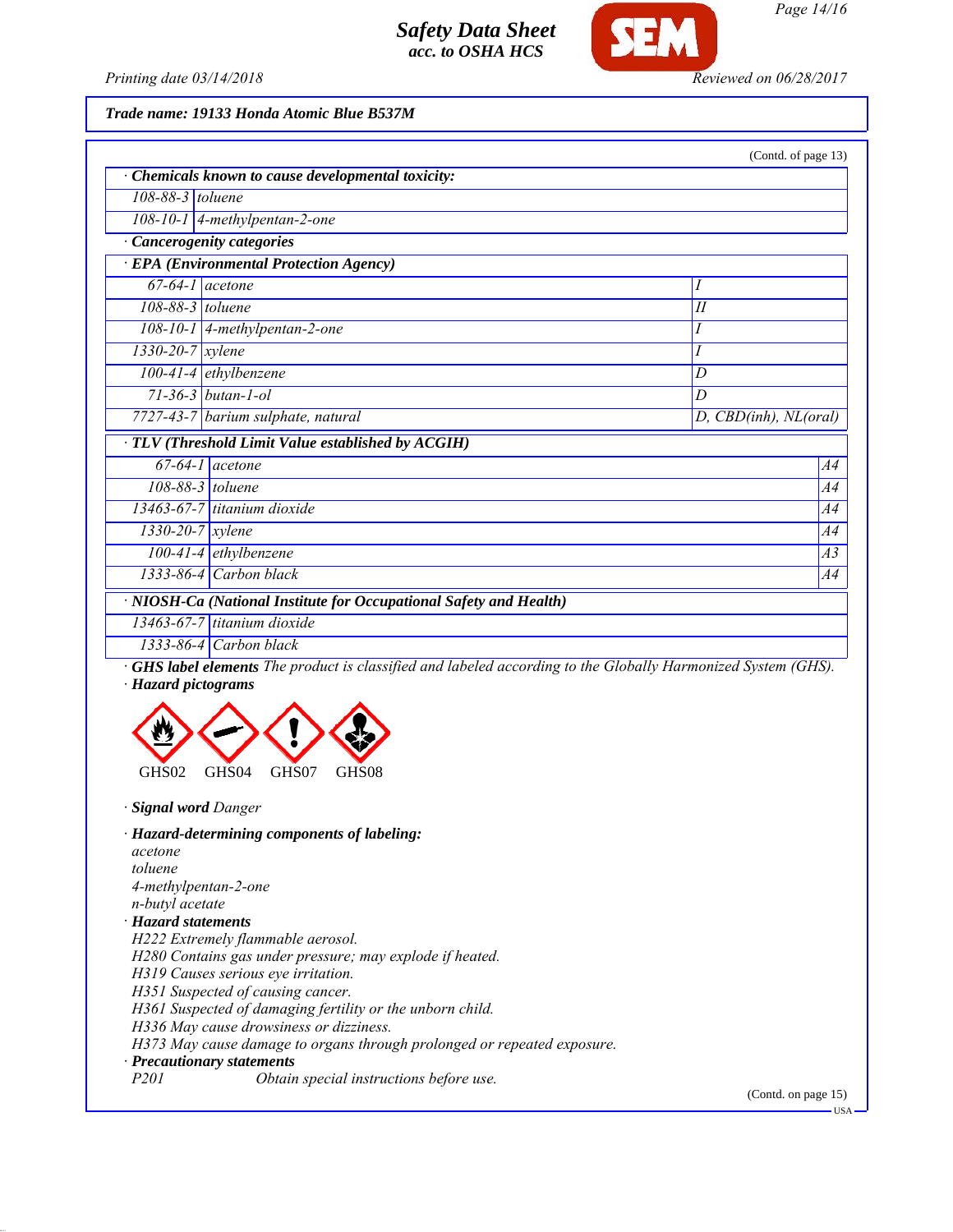

*Page 15/16*

*Printing date 03/14/2018 Reviewed on 06/28/2017*

*Trade name: 19133 Honda Atomic Blue B537M*

|                  | (Contd. of page 14)                                                                                           |
|------------------|---------------------------------------------------------------------------------------------------------------|
| P <sub>202</sub> | Do not handle until all safety precautions have been read and understood.                                     |
| P <sub>210</sub> | Keep away from heat/sparks/open flames/hot surfaces. - No smoking.                                            |
| <i>P211</i>      | Do not spray on an open flame or other ignition source.                                                       |
| P <sub>251</sub> | Pressurized container: Do not pierce or burn, even after use.                                                 |
| P <sub>260</sub> | Do not breathe dust/fume/gas/mist/vapors/spray.                                                               |
| P <sub>264</sub> | Wash thoroughly after handling.                                                                               |
| <i>P271</i>      | Use only outdoors or in a well-ventilated area.                                                               |
| P <sub>280</sub> | Wear protective gloves/protective clothing/eye protection/face protection.                                    |
| $P304 + P340$    | IF INHALED: Remove person to fresh air and keep comfortable for breathing.                                    |
|                  | P305+P351+P338 If in eyes: Rinse cautiously with water for several minutes. Remove contact lenses, if present |
|                  | and easy to do. Continue rinsing.                                                                             |
| $P308 + P313$    | IF exposed or concerned: Get medical advice/attention.                                                        |
| <i>P312</i>      | Call a poison center/doctor if you feel unwell.                                                               |
| P314             | Get medical advice/attention if you feel unwell.                                                              |
| $P337 + P313$    | If eye irritation persists: Get medical advice/attention.                                                     |
| $P403 + P233$    | Store in a well-ventilated place. Keep container tightly closed.                                              |
| P <sub>405</sub> | Store locked up.                                                                                              |
| $P410 + P403$    | Protect from sunlight. Store in a well-ventilated place.                                                      |
| $P410 + P412$    | Protect from sunlight. Do not expose to temperatures exceeding $50^{\circ}C/122^{\circ}F$ .                   |
| <i>P501</i>      | Dispose of contents/container in accordance with local/regional/national/international<br>regulations.        |

#### *· Chemical safety assessment: A Chemical Safety Assessment has not been carried out.*

#### *\* 16 Other information*

*This information is based on our present knowledge. However, this shall not constitute a guarantee for any specific product features and shall not establish a legally valid contractual relationship.*

- *· Department issuing SDS: Environment protection department.*
- *· Contact: Rita Joiner (rjoiner@semproducts.com)*
- *· Date of preparation / last revision 03/14/2018 / 17*
- *· Abbreviations and acronyms:*

*RID: Règlement international concernant le transport des marchandises dangereuses par chemin de fer (Regulations Concerning the International Transport of Dangerous Goods by Rail) ICAO: International Civil Aviation Organisation ADR: Accord européen sur le transport des marchandises dangereuses par Route (European Agreement concerning the International Carriage of Dangerous Goods by Road) IMDG: International Maritime Code for Dangerous Goods DOT: US Department of Transportation IATA: International Air Transport Association ACGIH: American Conference of Governmental Industrial Hygienists EINECS: European Inventory of Existing Commercial Chemical Substances ELINCS: European List of Notified Chemical Substances CAS: Chemical Abstracts Service (division of the American Chemical Society) NFPA: National Fire Protection Association (USA) HMIS: Hazardous Materials Identification System (USA) VOC: Volatile Organic Compounds (USA, EU) LC50: Lethal concentration, 50 percent LD50: Lethal dose, 50 percent PBT: Persistent, Bioaccumulative and Toxic vPvB: very Persistent and very Bioaccumulative NIOSH: National Institute for Occupational Safety OSHA: Occupational Safety & Health TLV: Threshold Limit Value PEL: Permissible Exposure Limit REL: Recommended Exposure Limit BEI: Biological Exposure Limit Flam. Aerosol 1: Aerosols – Category 1* (Contd. on page 16)